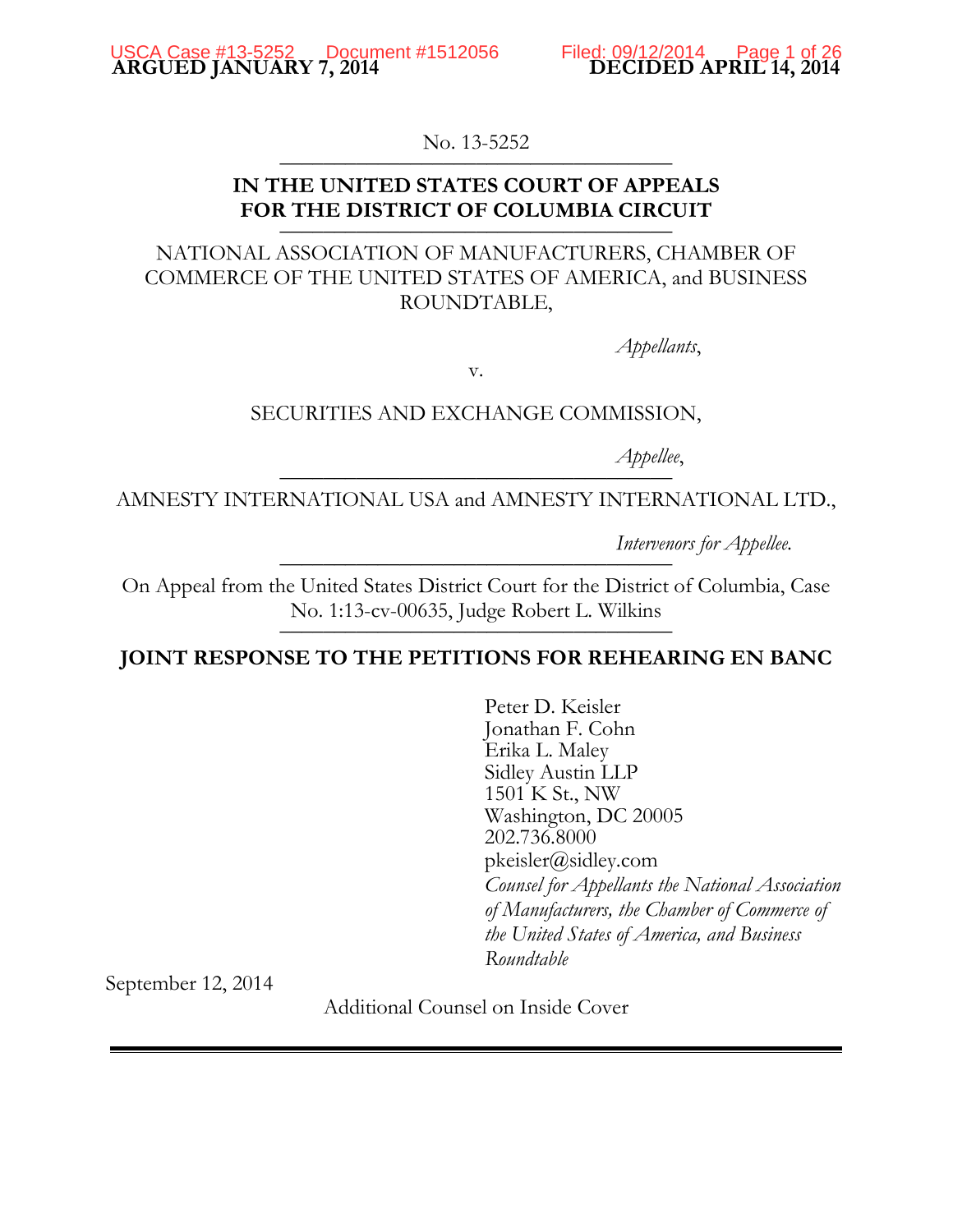*Of Counsel*: Rachel L. Brand Steven P. Lehotsky U.S. Chamber Litigation Center, Inc. 1615 H St., NW Washington, DC 20062 202.463.5337 *Counsel for Appellant the Chamber of Commerce of the United States of America*

*Of Counsel*: Linda Kelly Quentin Riegel National Association of Manufacturers 733 10th St., NW Suite 700 Washington, DC 20001 202.637.3000 *Counsel for Appellant the National Association of Manufacturers*

*Of Counsel*: Maria Ghazal Business Roundtable 300 New Jersey Ave., NW Suite 800 Washington, DC 20001 202.496.3268 *Counsel for Appellant Business Roundtable*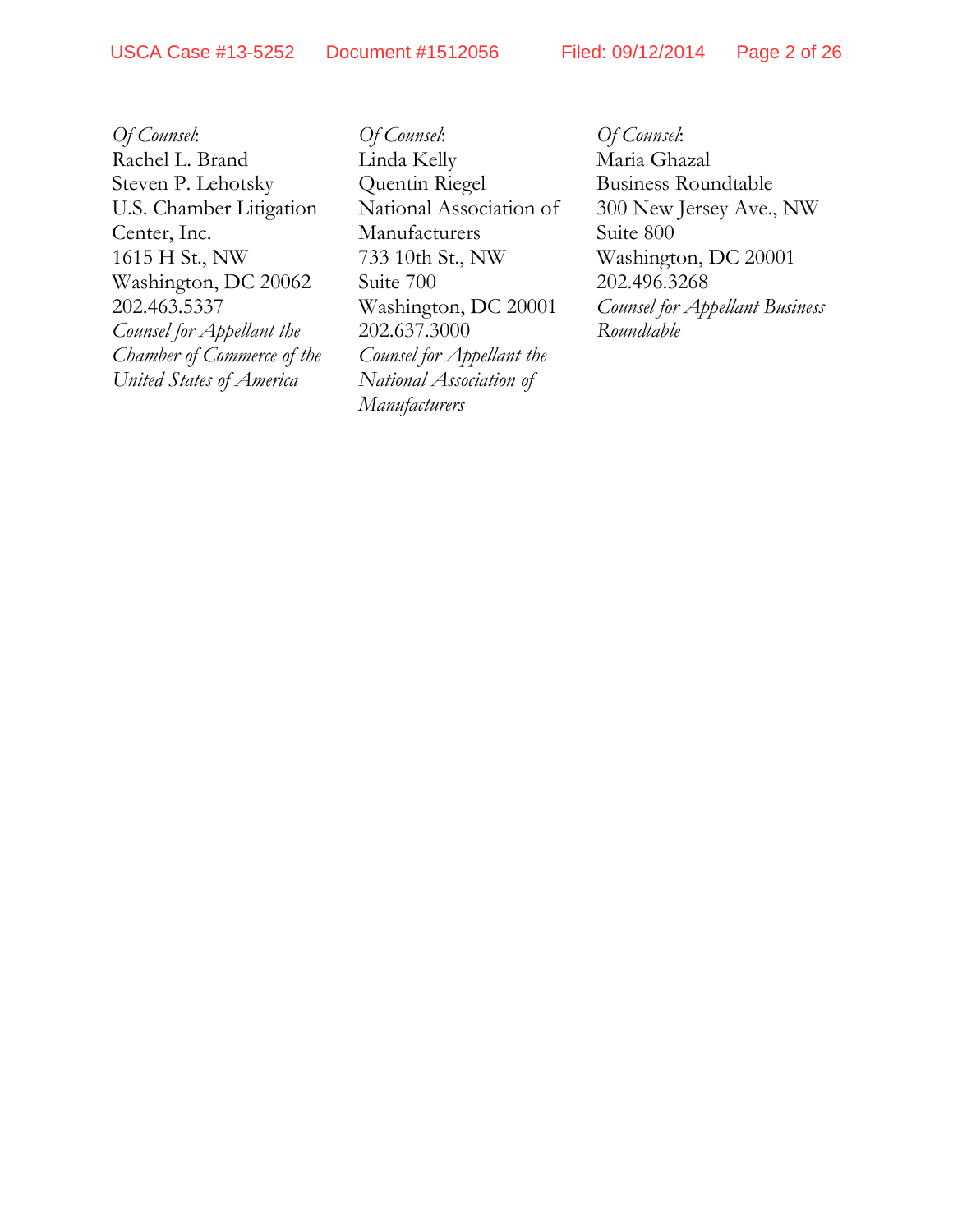## **RULE 26.1 DISCLOSURE STATEMENT**

Pursuant to Rule 26.1 of the Federal Rules of Appellate Procedure and Local Rule 26.1, the National Association of Manufacturers, the Chamber of Commerce of the United States of America, and Business Roundtable respectfully submit this Corporate Disclosure Statement and state as follows:

1. The National Association of Manufacturers (NAM) states that it is a nonprofit trade association representing small and large manufacturers in every industrial sector and in all 50 states. The NAM is the preeminent U.S. manufacturers' association as well as the nation's largest industrial trade association. The NAM has no parent corporation, and no publicly held company has 10% or greater ownership in the NAM.

2. The Chamber of Commerce of the United States of America (Chamber) states that it is a non-profit, tax-exempt organization incorporated in the District of Columbia. The Chamber is the world's largest business federation, representing 300,000 direct members and indirectly representing an underlying membership of more than three million businesses and organizations of every size, in every industry sector, and from every region of the country. The Chamber has no parent corporation, and no publicly held company has 10% or greater ownership in the Chamber.

3. Business Roundtable (BRT) states that it is an association of chief executive officers of leading U.S. companies with \$7.4 trillion in annual revenues and more than

i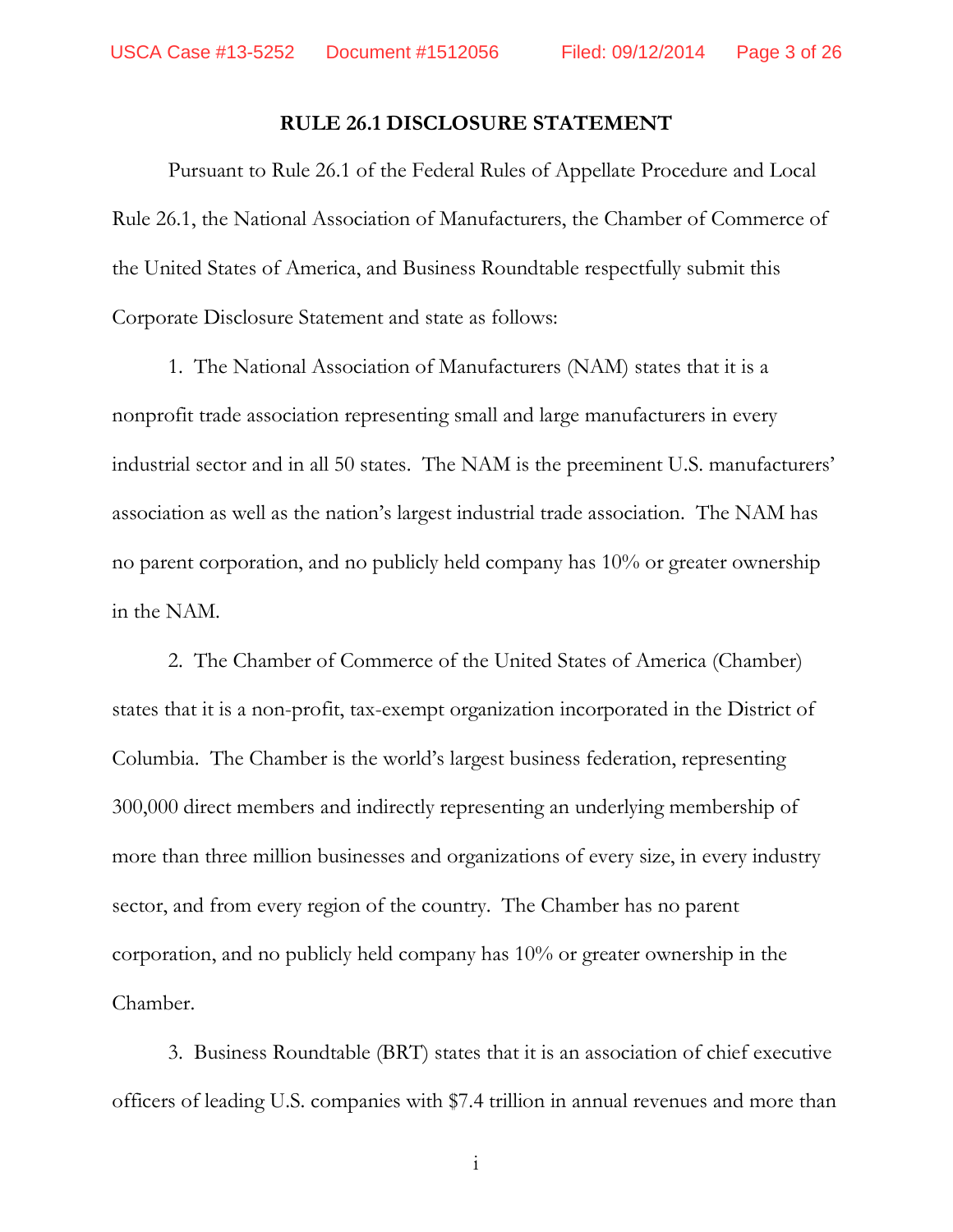16 million employees. BRT member companies comprise more than a third of the total value of the U.S. stock market and invest \$158 billion annually in research and development—equal to 62 percent of U.S. private R&D spending. BRT companies pay more than \$200 billion in dividends to shareholders and generate more than \$540 billion in sales for small and medium-sized businesses annually. BRT companies give more than \$9 billion a year in combined charitable contributions. BRT has no parent corporation, and no publicly held company has 10% or greater ownership in BRT.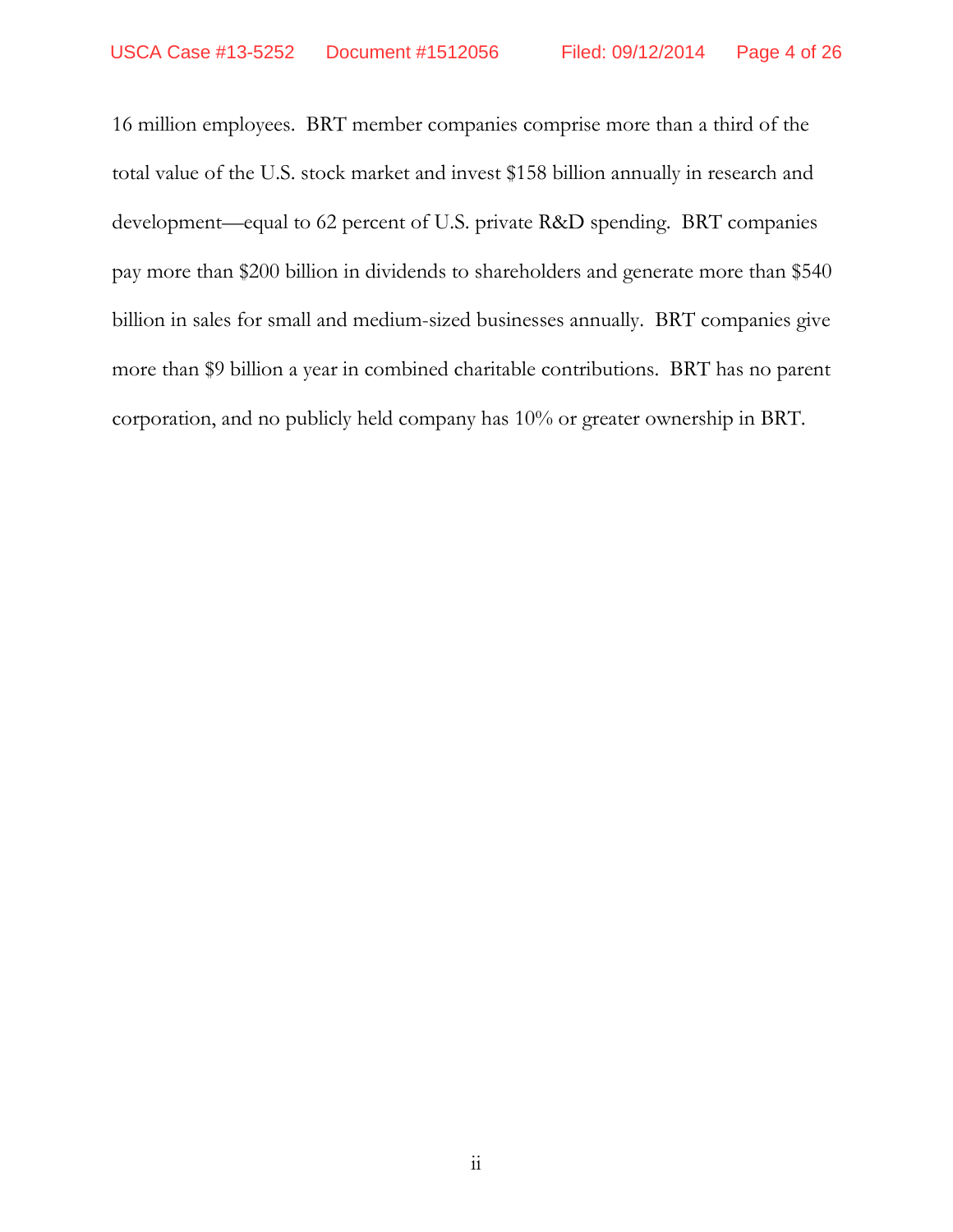# TABLE OF CONTENTS

# Page

|  | I. THE STANDARDS FOR REHEARING EN BANC ARE NOT MET 5 |  |  |
|--|------------------------------------------------------|--|--|
|  | II. THE COMPELLED SPEECH IN THIS CASE IS NOT "PURELY |  |  |
|  |                                                      |  |  |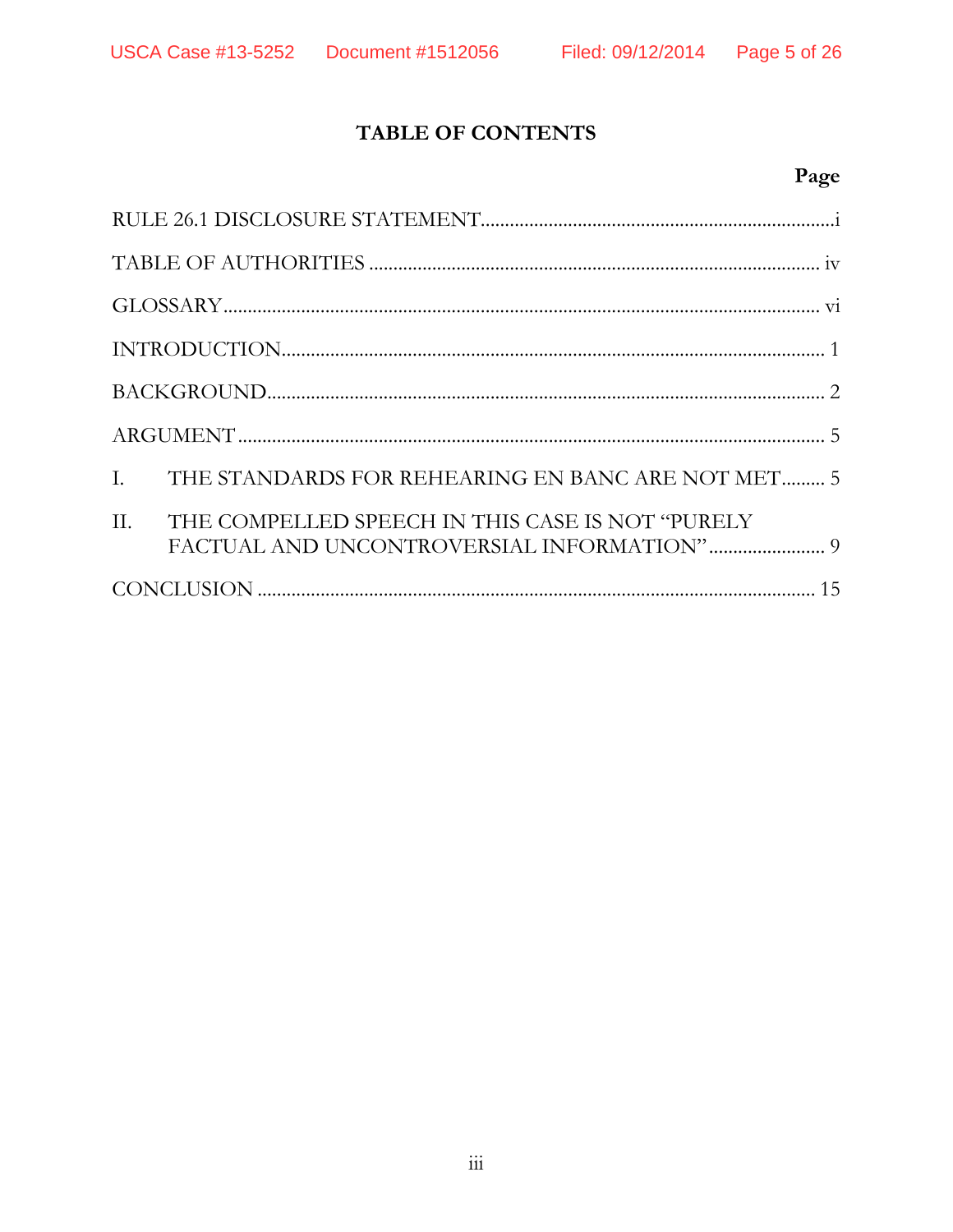**Page**

# **TABLE OF AUTHORITIES**

## **CASES**

| * Am. Meat Inst. v. U.S. Dep't of Agric.,<br>_F.3d __, 2014 WL 3732697 (D.C. Cir. July 29, 2014)  1, 5, 6, 7, 10, 11 |
|----------------------------------------------------------------------------------------------------------------------|
| Cent. Hudson Gas & Elec. Corp. v. Pub. Serv. Comm'n,                                                                 |
| CTIA—The Wireless Ass'n v. City of S.F.,                                                                             |
| Discount Tobacco City & Lottery, Inc. v. United States,                                                              |
| Evergreen Ass'n v. City of New York,                                                                                 |
| Hurley v. Irish-Am. Gay, Lesbian & Bisexual Grp. of Bos., Inc.,                                                      |
| Johanns v. Livestock Mktg. Ass'n,                                                                                    |
| * Nat'l Ass'n of Mfrs. v. SEC,                                                                                       |
| Pac. Gas & Elec. Co. v. Pub. Utils. Comm'n,                                                                          |
| R.J. Reynolds Tobacco Co. v. FDA,                                                                                    |
| SEC v. Wall Street Publ'g Inst.,                                                                                     |
| United States v. Philip Morris USA Inc.,                                                                             |
| * Denotes authortities chiefly relied upon.                                                                          |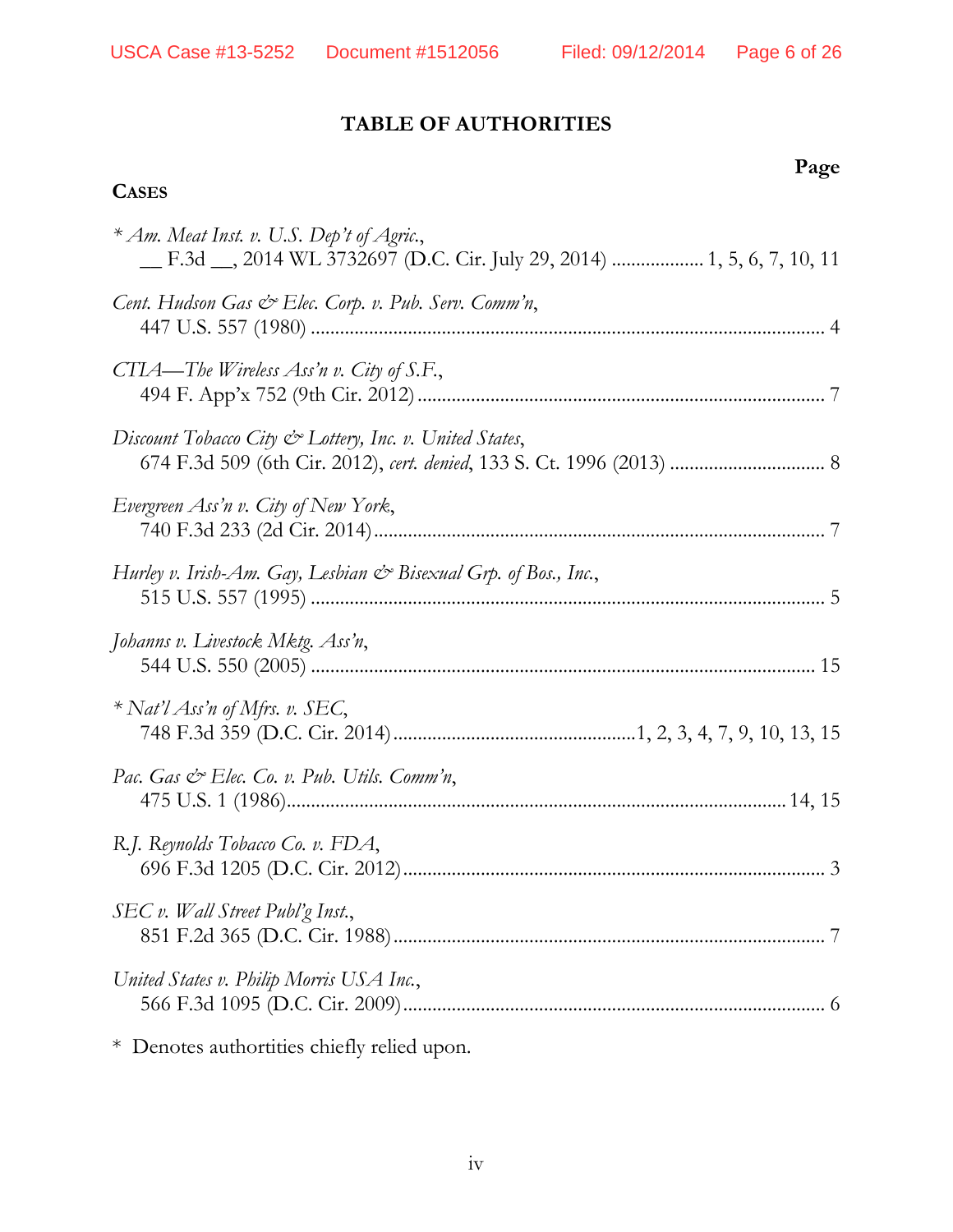| Wooley v. Maynard,                                                                                                                                                                                                                                                           |
|------------------------------------------------------------------------------------------------------------------------------------------------------------------------------------------------------------------------------------------------------------------------------|
| * Zauderer v. Office of Disciplinary Counsel,                                                                                                                                                                                                                                |
| <b>STATUTES AND REGULATION</b>                                                                                                                                                                                                                                               |
| Dodd-Frank Wall Street Reform and Consumer Protection Act, Pub. L. No.                                                                                                                                                                                                       |
|                                                                                                                                                                                                                                                                              |
|                                                                                                                                                                                                                                                                              |
| <b>RULE</b>                                                                                                                                                                                                                                                                  |
|                                                                                                                                                                                                                                                                              |
| <b>LEGISLATIVE HISTORY</b>                                                                                                                                                                                                                                                   |
| The Unintended Consequences of Dodd-Frank's Conflict Minerals Provision: Hearing<br>Before the Subcomm. on Monetary Policy & Trade of the H. Comm. on Fin. Servs.,                                                                                                           |
| <b>OTHER AUTHORITIES</b>                                                                                                                                                                                                                                                     |
| Keith F. Higgins, Statement on the Effect of the Recent Court of Appeals Decision on the<br>Conflict Minerals Rule (Apr. 29, 2014), http://www.sec.gov/News/                                                                                                                 |
| OECD, Downstream Implementation of the OECD Due Diligence Guidance for<br>Responsible Supply Chains of Minerals from Conflict Affected and High-Risk Areas                                                                                                                   |
| U.S. Dep't of Commerce, Department of Commerce Reporting Requirements Under<br>Section 1502(d)(3)(C) of the Dodd-Frank Act World-Wide Conflict Mineral<br>Processing Facilities (Sept. 5, 2014),<br>http://www.ita.doc.gov/td/forestprod/DOC-ConflictMineralReport.pdf 2, 12 |

\* Denotes authortities chiefly relied upon.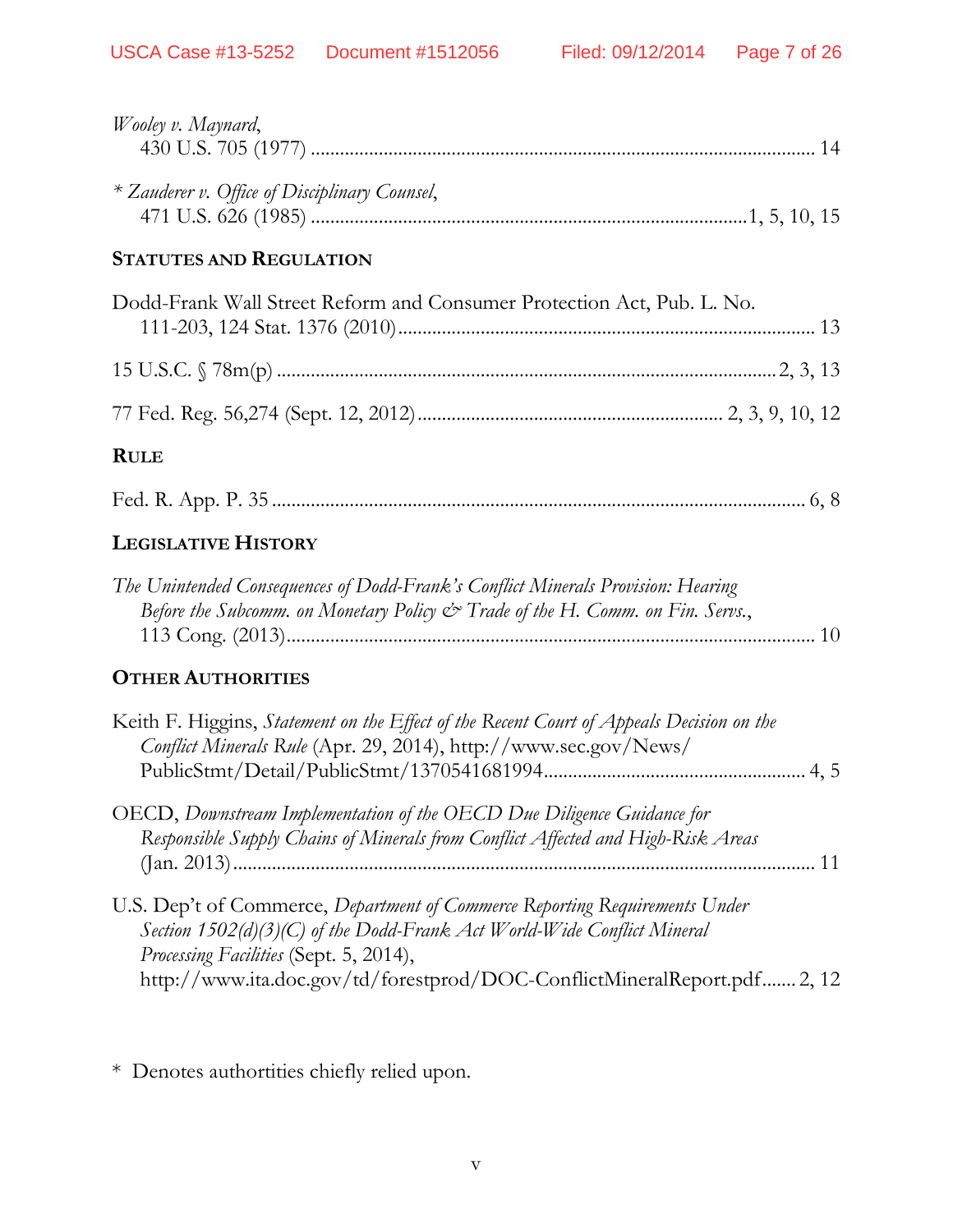# **GLOSSARY**

| APA               | Administrative Procedure Act                                                                                                                                                       |
|-------------------|------------------------------------------------------------------------------------------------------------------------------------------------------------------------------------|
| Amnesty           | Intervenors-Appellees Amnesty International<br>USA and Amnesty International Ltd.                                                                                                  |
| Amnesty Br.       | Intervenors-Appellees Amnesty International<br>Petition for Panel Rehearing and Rehearing<br>En Banc                                                                               |
| Amnesty Supp. Br. | Intervenors-Appellees Amnesty International<br>Supplemental Brief in Support of Petition for<br>Panel Rehearing and Rehearing En Banc                                              |
| <b>DRC</b>        | Democratic Republic of the Congo                                                                                                                                                   |
| SEC               | Securities and Exchange Commission                                                                                                                                                 |
| SEC Br.           | Petition of the Securities and Exchange<br>Commission for Rehearing or Rehearing En<br>Banc Pending the Decision in <i>American Meat</i><br>Institute v. U.S. Dep't of Agriculture |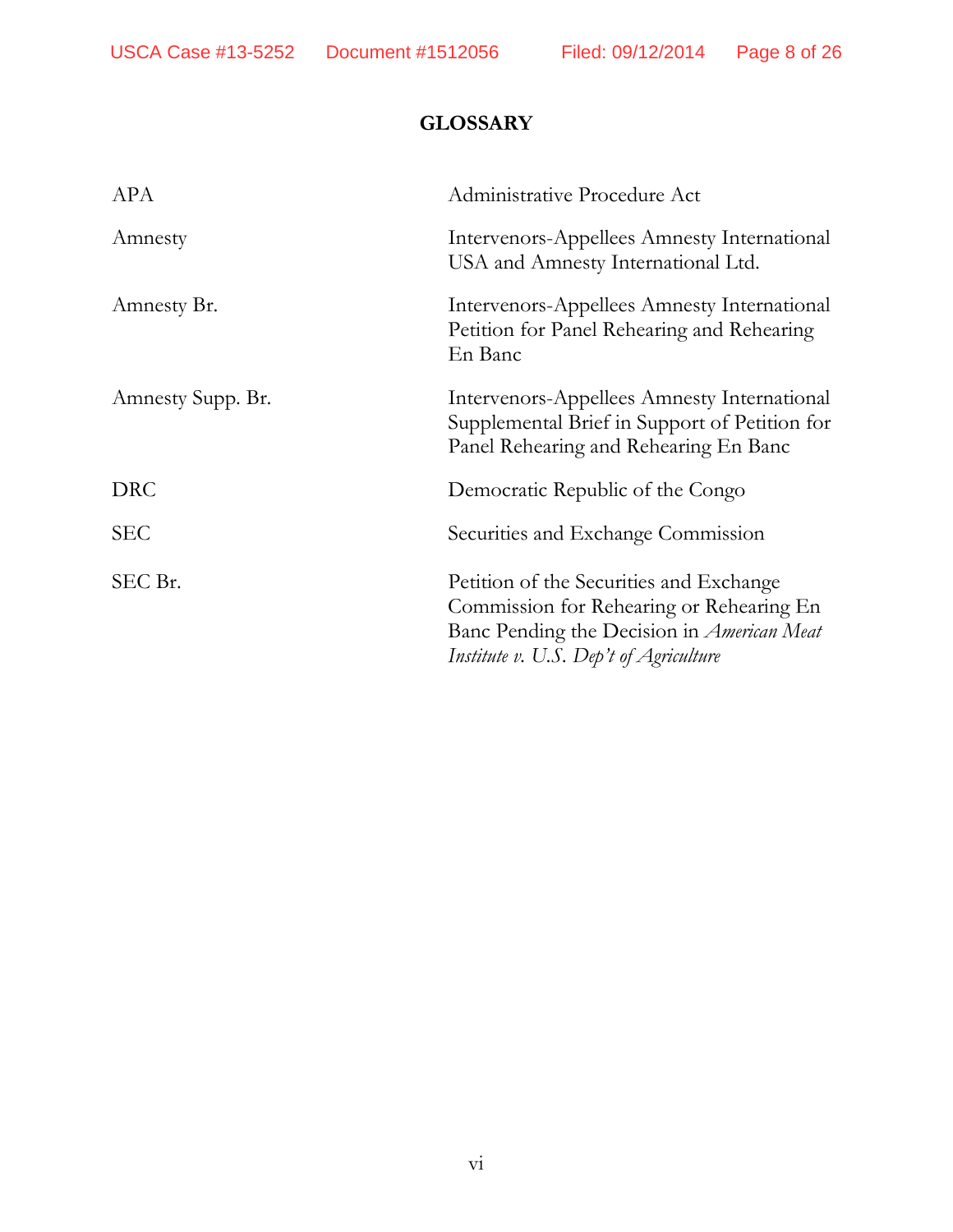## **INTRODUCTION**

Rehearing en banc is not warranted in this case, which presents no conflict in this Court's decisions or with decisions of the Supreme Court or other Courts of Appeals. Indeed, the dispositive question—whether the compelled speech at issue is "purely factual and uncontroversial information"— is clearly resolved by application of a decades-old legal standard. *See Zauderer v. Office of Disciplinary Counsel*, 471 U.S. 626 (1985). Because the standard for en banc review has not been satisfied, this Court should deny the requests for rehearing en banc.

Instead, the panel should amend its decision in light of this Court's holding in *American Meat Institute v. U.S. Department of Agriculture*, <u></u> F.3d <sub>,</sub> 2014 WL 3732697 (D.C. Cir. July 29, 2014) (en banc), to clarify that the compelled statement is not eligible for *Zauderer* review because it does not constitute "purely factual and uncontroversial information." In *American Meat*, the Court overruled prior circuit precedent limiting *Zauderer* to compelled disclosures aimed at preventing consumer deception, but also reaffirmed that *Zauderer* is limited to purely factual and uncontroversial disclosures. The Securities and Exchange Commission's (SEC) Conflict Minerals Rule is not a "purely factual and uncontroversial" disclosure requirement. Rather, as the panel majority stated, it forces companies to "confess blood on [their] hands." *Nat'l Ass'n of Mfrs. v. SEC*, 748 F.3d 359, 371 (D.C. Cir. 2014).Issuers are forced to bear a scarlet letter that is laden with value judgments and opprobrious connotations with which they strongly disagree, because the rule compels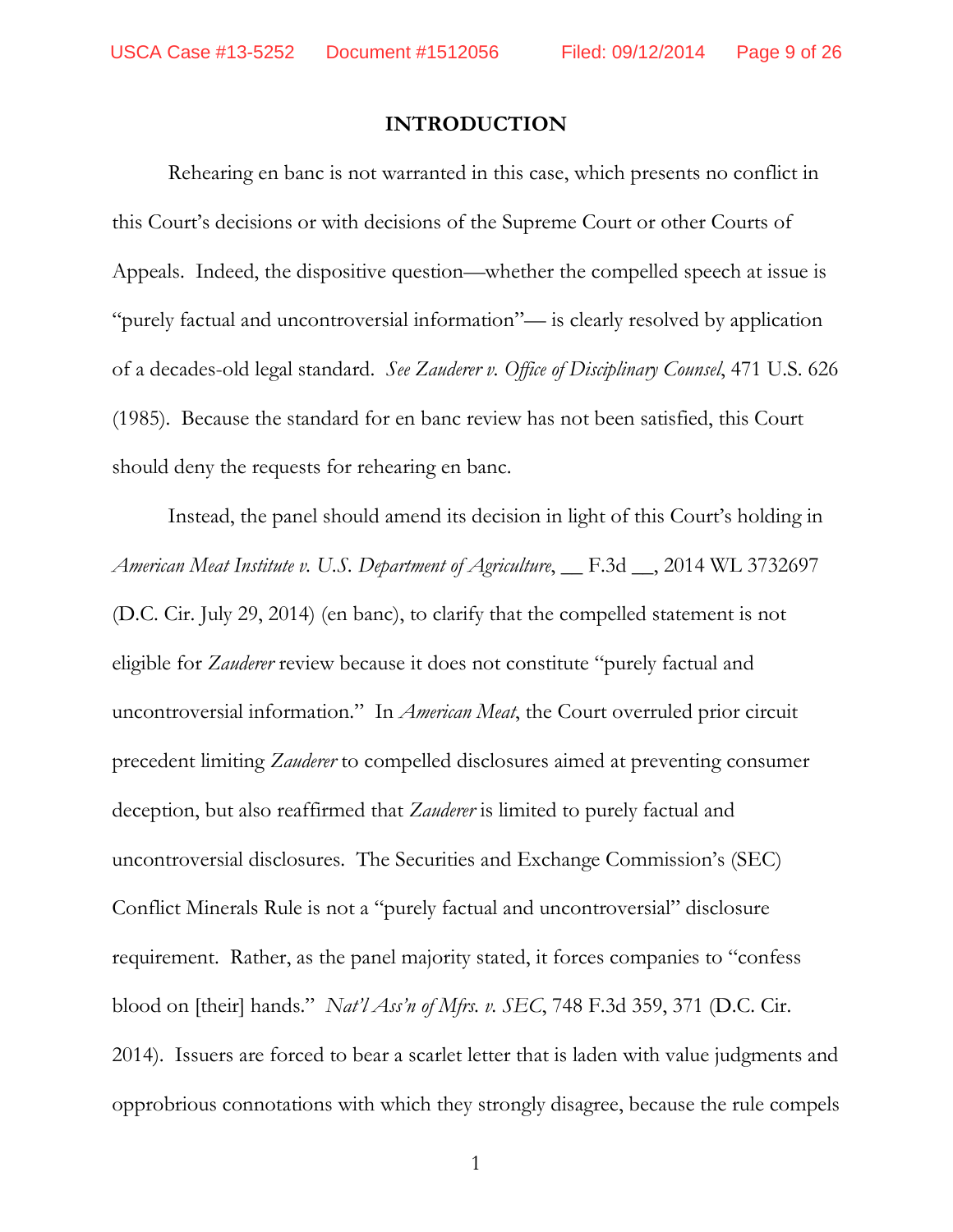them to make a statement that "conveys moral responsibility for the Congo war," and "tell[s] consumers that [the issuers'] products are ethically tainted." *Id.*

Further, the compelled statement is not purely factual because, in many cases, issuers who are compelled to admit to potential complicity in the armed conflict have no connection to the conflict, but are simply unable to identify the source of their minerals. The minerals may have originated nowhere near the Congo, but because of the dearth of information about the supply chain, *see, e.g.,* U.S. Dep't of Commerce, *Department of Commerce Reporting Requirements Under Section 1502(d)(3)(C) of the Dodd-Frank Act World-Wide Conflict Mineral Processing Facilities* (Sept. 5, 2014) (*Dep't of Commerce Report*), http://www.ita.doc.gov/td/forestprod/DOC-

ConflictMineralReport.pdf, and the rule's requirement that all uncertainty be resolved in favor of making the confession, many issuers will have to confess to having potentially supported armed groups. Such compelled speech and self-defamation violates the First Amendment.

#### **BACKGROUND**

The "conflict minerals" statute, 15 U.S.C. § 78m(p), and the SEC rule implementing it, 77 Fed. Reg. 56,274 (Sept. 12, 2012), require companies whose products contain certain minerals to conduct due diligence to attempt to determine whether those minerals may have originated in the Democratic Republic of the Congo ("DRC") or adjoining countries and, if so, whether proceeds from those minerals may have "directly or indirectly finance[d] or benefit[ted] armed groups" committing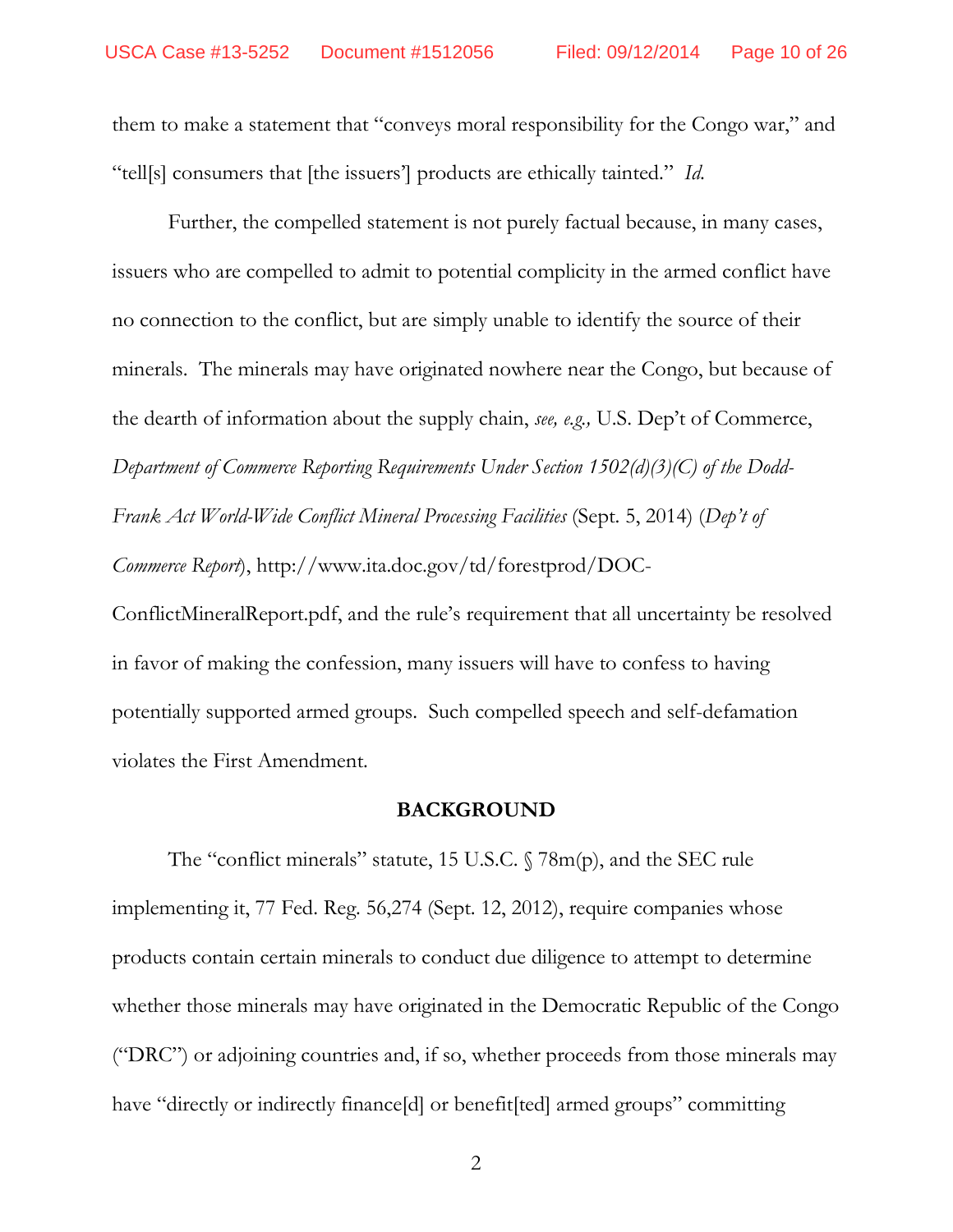human rights abuses. 15 U.S.C.  $\sqrt{78m(p)(1)(A)(ii)}$ ; 77 Fed. Reg. at 56,364. Following the due diligence, unless a company can conclude that it has no "reason to believe" the minerals "*may* have originated" in the DRC region (emphasis added), or can affirmatively confirm that minerals that may have originated in the region did not "directly or indirectly finance or benefit armed groups," the statute and rule compel the company to state on its website and in public reports that the products have not been found to be "DRC conflict free." 15 U.S.C.  $\sqrt{78m(p)(1)(A)(ii)}$ ; 77 Fed. Reg. at 56,363.

The National Association of Manufacturers, Chamber of Commerce, and Business Roundtable (Appellants) filed suit, contending that the rule was inconsistent with the statute and was arbitrary and capricious in violation of the Administrative Procedure Act (APA). Appellants also argued that the compelled speech violated the First Amendment.

The panel rejected Appellants' statutory and APA arguments, but agreed that the compelled statement was unconstitutional. The panel majority noted that *R.J. Reynolds Tobacco Co. v. FDA*, 696 F.3d 1205, 1213 (D.C. Cir. 2012), had held that the standard of review set forth in *Zauderer* is "limited to cases in which disclosure requirements are 'reasonably related to the State's interest in preventing deception of consumers,'" and that the SEC had conceded that the compelled statement at issue was not intended to prevent consumer deception. *Nat'l Ass'n of Mfrs*, 748 F.3d at 371. Further, the panel noted that *Zauderer* applies only to "certain disclosures of 'purely

3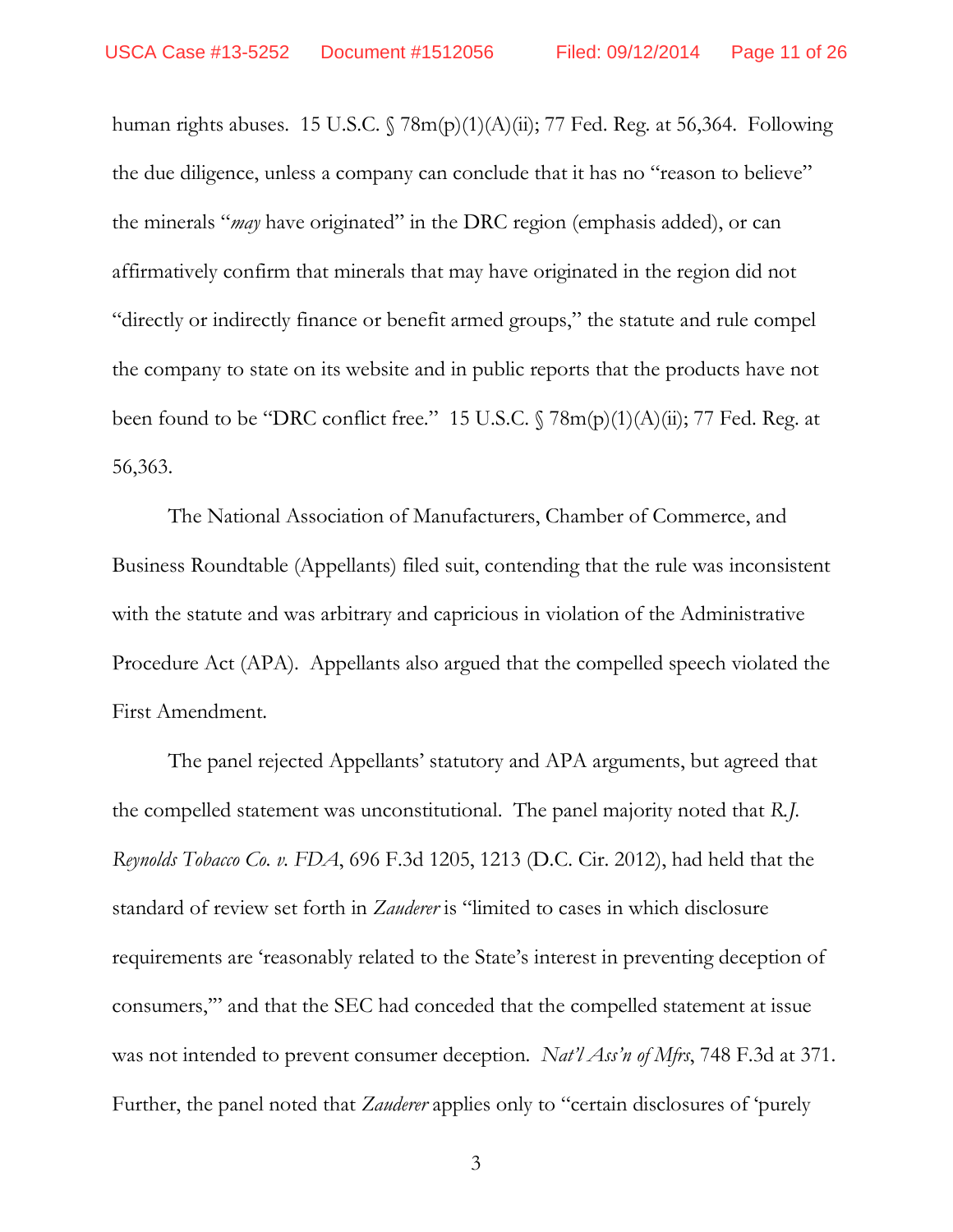factual and uncontroversial information,'" and "it is far from clear that the description at issue—whether a product is 'conflict free'—is factual and nonideological." *Id.* at 370-71. Rather, the compelled statement "requires an issuer to tell consumers that its products are ethically tainted, even if they only indirectly finance armed groups," a message with which issuers may strongly disagree. *Id.* at 371. "By compelling an issuer to confess blood on its hands," the panel held, "the statute interferes with that exercise of the freedom of speech under the First Amendment." *Id*.

Accordingly, the panel applied the standard set forth in *Central Hudson Gas & Electric Corp. v. Public Service Commission*, 447 U.S. 557 (1980). *Nat'l Ass'n of Mfrs*, 748 F.3d at 372. The panel held that the compelled statement fails to meet this standard because it is not narrowly tailored. *Id.* Rather, "narrower restrictions on expression," such as allowing companies to "use their own language to describe their products," or having the SEC "compile its own list of products that it believes are affiliated with the Congo war, based on information the issuers submit," could have been used to achieve the government's objectives. *Id.*

Following the decision, the SEC staff issued guidance, stating that it still "expects companies to file any reports required under [the rule] on or before the due date." Keith F. Higgins, *Statement on the Effect of the Recent Court of Appeals Decision on the Conflict Minerals Rule* (Apr. 29, 2014), http://www.sec.gov/News/PublicStmt/ Detail/PublicStmt/1370541681994. These reports must include all of the information required by the rule, including a "description of the due diligence that the

4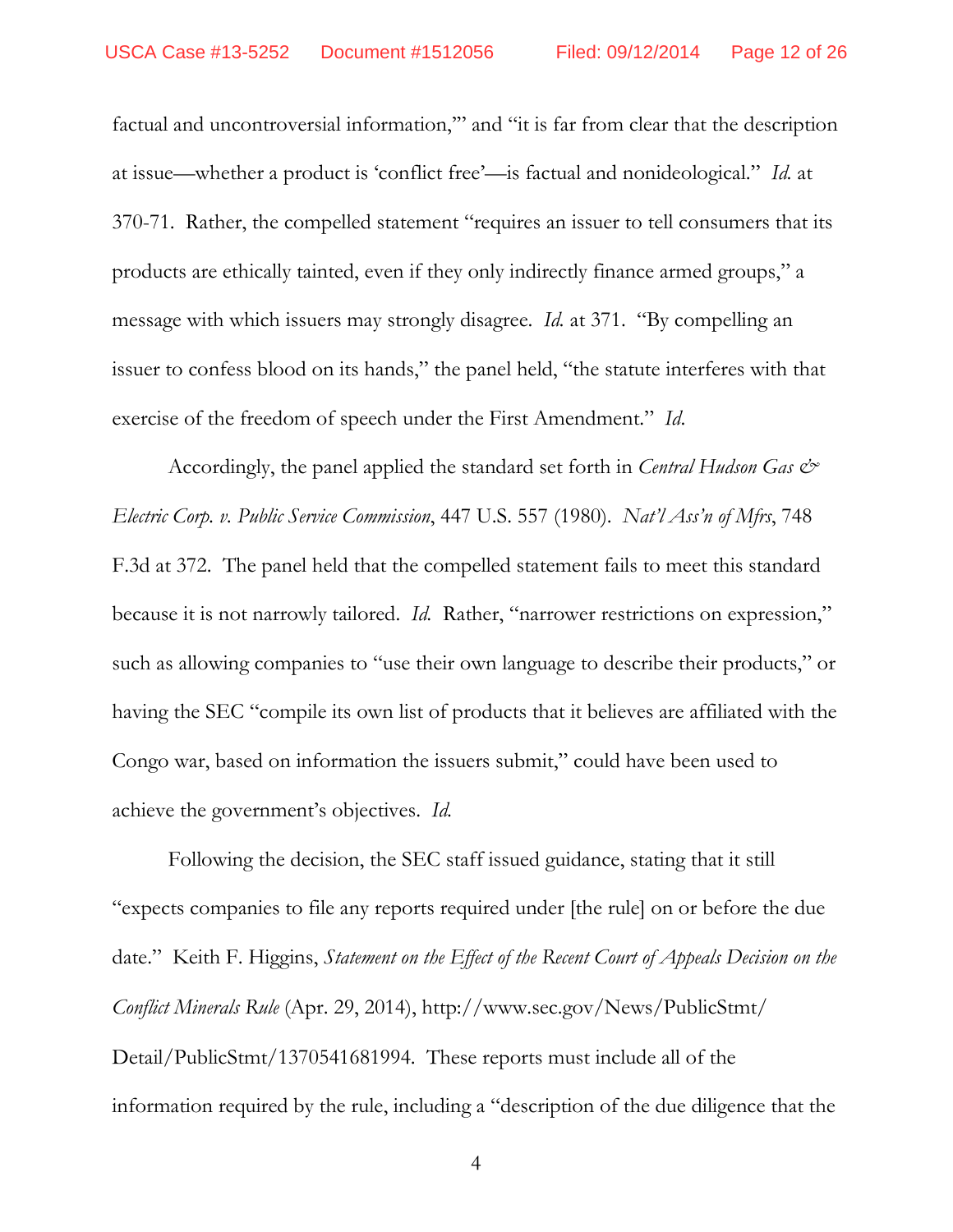company undertook," and the results of the due diligence, including "the facilities used to produce the conflict minerals, the country of origin of the minerals and the efforts to determine the mine or location of origin." *Id.* The one notable change from the rule provided in the guidance is that companies would no longer be forced to also "describe [their] products as 'DRC conflict free'" or having "not been found to be 'DRC conflict free.'" *Id.* 

Both the SEC and Amnesty filed petitions for rehearing and rehearing en banc, requesting the court to hold the case in abeyance pending the en banc decision in *American Meat*. On July 29, 2014, *American Meat* held that *Zauderer* review is not limited "to cases in which the government points to an interest in correcting deception." 2014 WL 3732697, at \*3. The case further concluded that *Zauderer*  review "requires the disclosures to be of 'purely factual and uncontroversial information' about the good or service being offered." *Id.* at \*8. Amnesty then filed a supplemental brief seeking rehearing or rehearing en banc in light of the decision in *American Meat*. The Court then called for this response to the petitions.

### **ARGUMENT**

## **I. THE STANDARDS FOR REHEARING EN BANC ARE NOT MET.**

Rehearing en banc is not warranted to consider the application of *Zauderer*'s long-established "purely factual and uncontroversial" requirement to the compelled statement at issue here. *See Zauderer*, 471 U.S. at 651; *Hurley v. Irish-Am. Gay, Lesbian & Bisexual Grp. of Bos.*, 515 U.S. 557, 573 (1995) ("Although the State may at times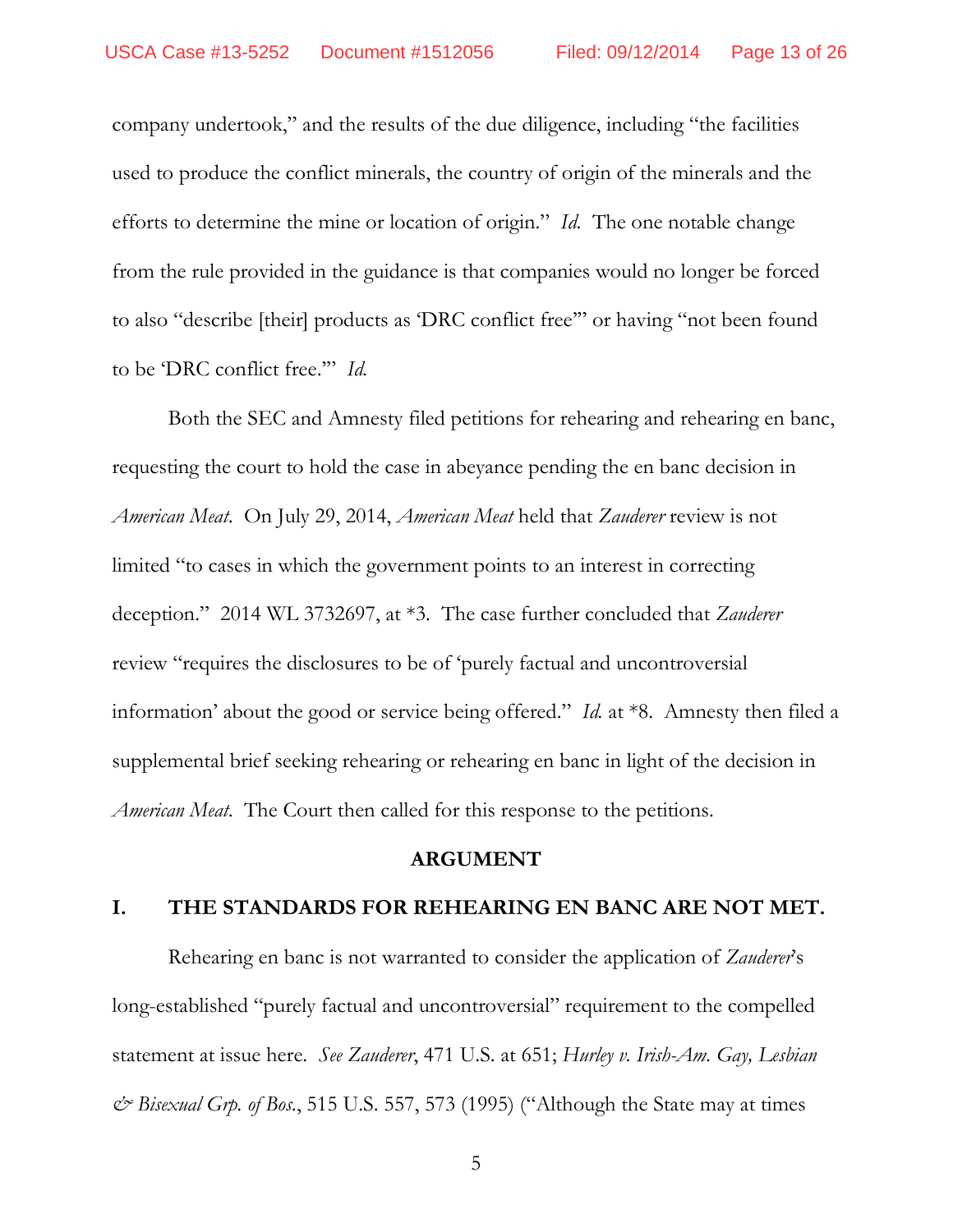'prescribe what shall be orthodox in commercial advertising' by requiring the dissemination of 'purely factual and uncontroversial information,' outside that context it may not compel affirmance of a belief with which the speaker disagrees" (citations omitted)). None of the criteria for full court review has been satisfied.

First, review is not "necessary to secure or maintain uniformity of the court's decisions." Fed. R. App. P. 35. This Court has consistently limited *Zauderer* to "purely factual and uncontroversial" disclosures, and reaffirmed this limitation in *American Meat*. *See United States v. Philip Morris USA Inc.*, 566 F.3d 1095, 1145 (D.C. Cir. 2009) (per curiam) ("[T]he court must confine the [compelled] statements to 'purely factual and uncontroversial information.'"). Contrary to Amnesty's assertion that *American Meat* did not consider the issue,<sup>[1](#page-13-0)</sup> Amnesty Supp. Br. 4-5, the Court unambiguously stated that "the [*Zauderer*] decision requires the disclosures to be of 'purely factual and uncontroversial information' about the good or service being offered." 2014 WL 3732697, at \*8; *see also id.* at \*14 ("the majority opinion and I agree

<span id="page-13-0"></span><sup>&</sup>lt;sup>1</sup> The SEC's petition for rehearing or rehearing en banc simply contends that "there is a significant possibility that the *en banc* Court's decision in *American Meat Institute* will warrant panel rehearing regarding the First Amendment issue in this case," and "[t]here is also a significant possibility that the *en banc* decision in *American Meat Institute* will clarify the question of whether consideration of the panel's First Amendment analysis by the full court is warranted." SEC Br. 5. Indeed, the Argument section of the SEC's petition does not even mention the "purely factual and uncontroversial information" requirement, much less dispute that it is an essential element of *Zauderer*. For the reasons explained *infra*, the decision in *American Meat*  does not warrant rehearing or rehearing en banc.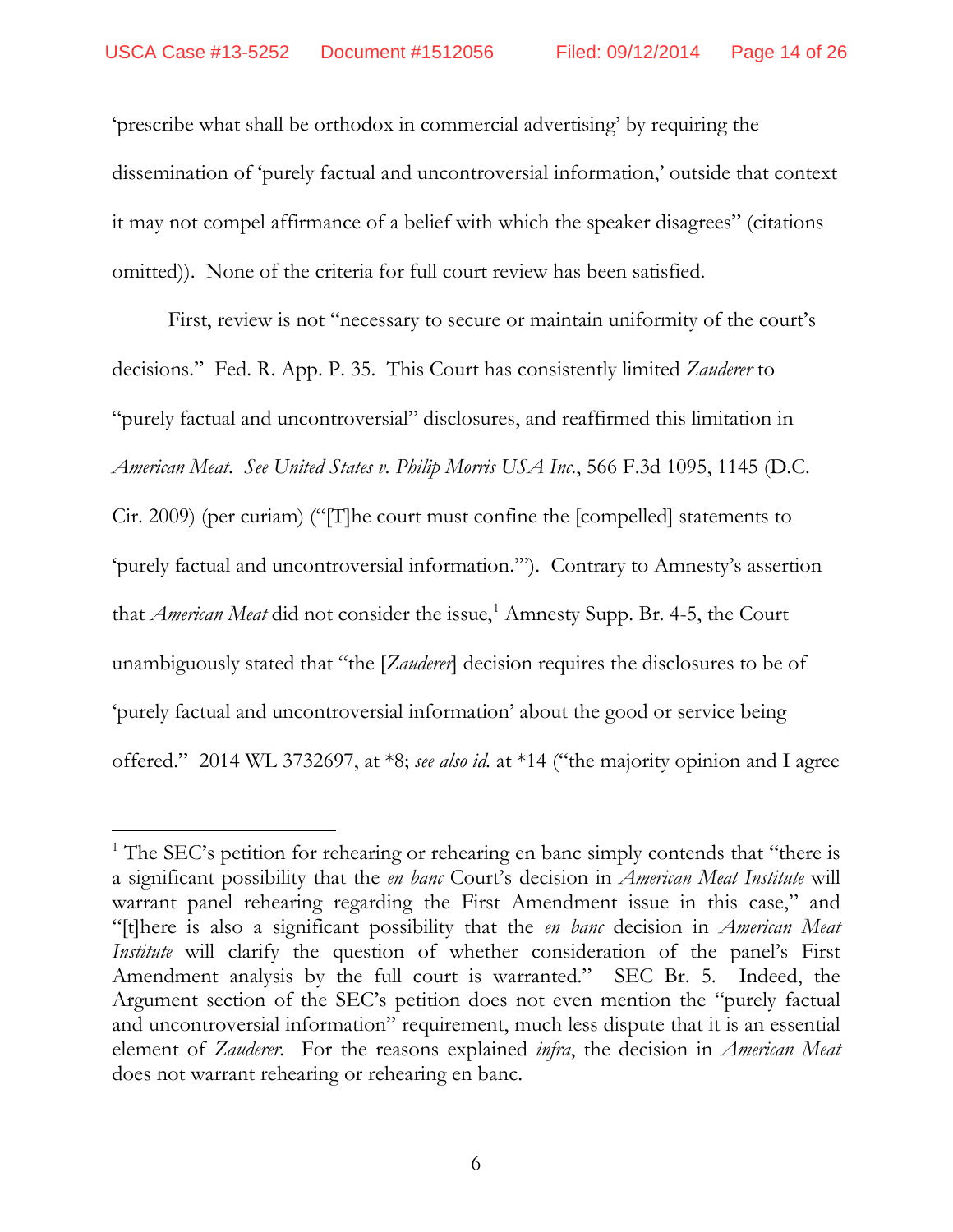on the following: To justify a compelled commercial disclosure, . . . the Government must show that the disclosure is purely factual [and] noncontroversial." (Kavanaugh, J., concurring in the judgment)). Indeed, the Court discussed this requirement at length. It concluded that the country-of-origin labels at issue were "factual," and were not "controversial," either in the sense that the companies "disagree with the truth of the facts required to be disclosed," or "in the sense that [the label] communicates a message that is controversial." *Id.* at \*8.[2](#page-14-0)

Other circuits have reached similar conclusions. *See, e.g., CTIA—The Wireless Ass'n v. City of S.F.*, 494 F. App'x 752, 753 (9th Cir. 2012) ("Under the standard established in *Zauderer* any governmentally compelled disclosures to consumers must be 'purely factual and uncontroversial'" (citation omitted)); *Evergreen Ass'n v. City of New York*, 740 F.3d 233, 245 n.6 (2d Cir. 2014) ("we do not believe that the law regulates 'purely factual and uncontroversial information,' such that rational basis review would apply," because the law "requires pregnancy services centers to state the

<span id="page-14-0"></span><sup>&</sup>lt;sup>2</sup> Amnesty also briefly suggests that en banc consideration is warranted as to the question whether the standard set forth in *SEC v. Wall Street Publishing Institute*, 851 F.2d 365, 372 (D.C. Cir. 1988), applies here. Amnesty Br. 8-9. The SEC did not contend that the *Wall Street Publishing* standard should apply in this case, and does not request rehearing on this basis. *See Nat'l Ass'n Mfrs*, 748 F.3d at 372 n.12. In any event, rehearing en banc on this question is not warranted. The panel correctly held that *Wall Street Publishing* does not apply because "the 'conflict free' label is not employed to sell securities," and to interpret the decision as broadly as Amnesty urged "would allow Congress to easily regulate otherwise protected speech using the guise of securities laws." *Id.* at 372. Amnesty points to no intra-circuit or inter-circuit conflict on this question that would warrant en banc consideration.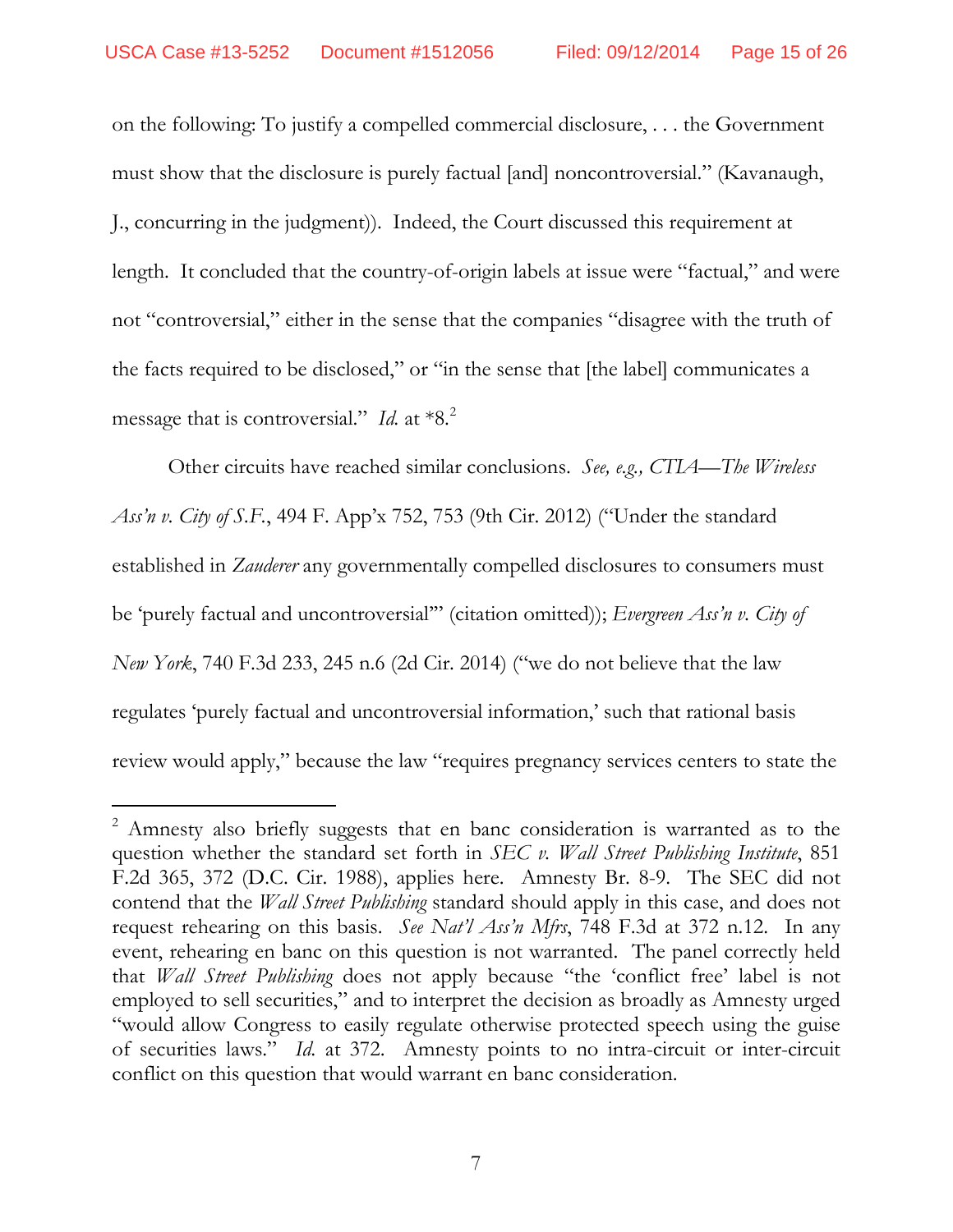City's preferred message"); *see also Discount Tobacco City & Lottery, Inc. v. United States*, 674 F.3d 509, 559 n.8, 569 (6th Cir. 2012) (*Zauderer* does not require compelled speech to be "uncontroversial" in the sense that it does not "provoke an emotional response," but the standard is limited to "factual" and "accurate" information), *cert. denied*, 133 S. Ct. 1996 (2013).

Second, the panel's decision does not "involve<sup>[]</sup> a question of exceptional importance." Fed. R. App. P. 35. Appellants believe that the panel should amend its decision in light of *American Meat* to clarify that the compelled statement is not eligible for *Zauderer* review because it does not constitute "purely factual and uncontroversial information." That holding, which is already implicit in the panel's opinion, will present merely a straightforward application of a decades-old legal standard—and, as shown *infra* Part II, would be clearly correct. By contrast, a decision upholding the requirement here would break new and dangerous ground. Appellants are aware of no case permitting the government to require a company to adopt an ideological slogan written by the government that attacks the company and its products, and neither the SEC nor Amnesty has cited any such case. If such requirements were deemed permissible, the temptation for Congress and state legislatures to require similar self-shaming measures across a range of controversial issues could be irresistible.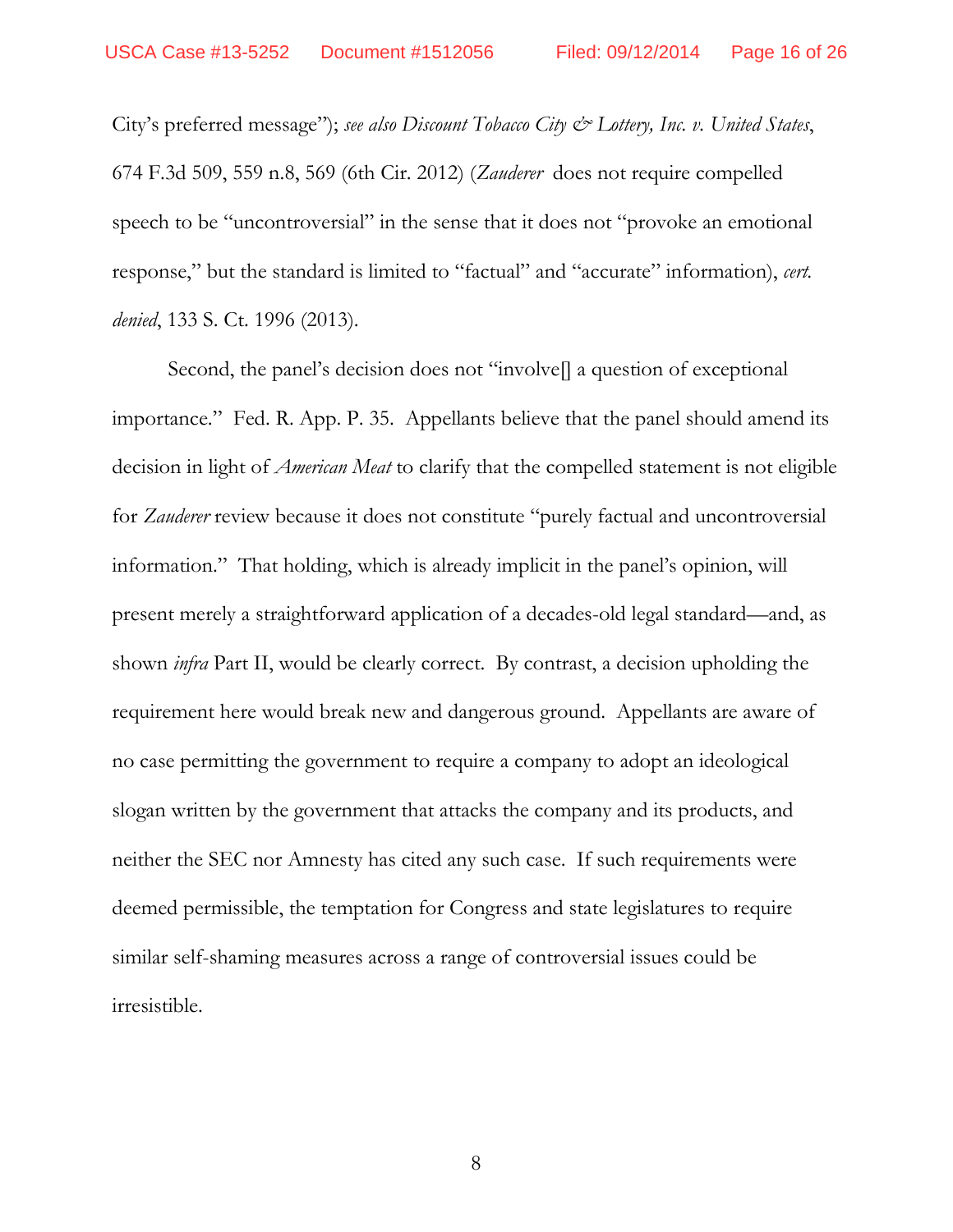## **II. THE COMPELLED SPEECH IN THIS CASE IS NOT "PURELY FACTUAL AND UNCONTROVERSIAL INFORMATION**."

The panel's strong indication that the compelled speech is not purely factual and uncontroversial is clearly correct. The rule requires companies to state whether any of its products has been found to be "DRC conflict free." 77 Fed. Reg. at 56,363. As the opinion cogently explains, this is not a statement of literal fact, because "[p]roducts and minerals do not fight conflicts." *Nat'l Ass'n of Mfrs.*, 748 F.3d at 371. Instead, it is a value judgment: "a metaphor that conveys moral responsibility for the Congo war." *Id.* It "requires an issuer to tell consumers that its products are ethically tainted, even if they only indirectly finance armed groups," *id.*, or even if the issuer is merely unable to determine their origin. Rather than conveying factual information to consumers, the disclosure is, as one dissenting Commissioner explained, intended to serve as a "scarlet letter," forcing a company to denounce its own products as immoral. JA710.

"An issuer, including an issuer who condemns the atrocities of the Congo war in the strongest terms, may disagree with that assessment of its moral responsibility." *Nat'l Ass'n of Mfrs.*, 748 F.3d at 371. Many companies forced to make the disclosure would have, at most, an exceedingly remote connection to the DRC region, and likely no connection at all. For instance, a company would be forced to state that its product had not been found to be "DRC conflict free" if one of several thousand parts contained a trace amount of tin remaining from the use of a catalyst by a sub-

9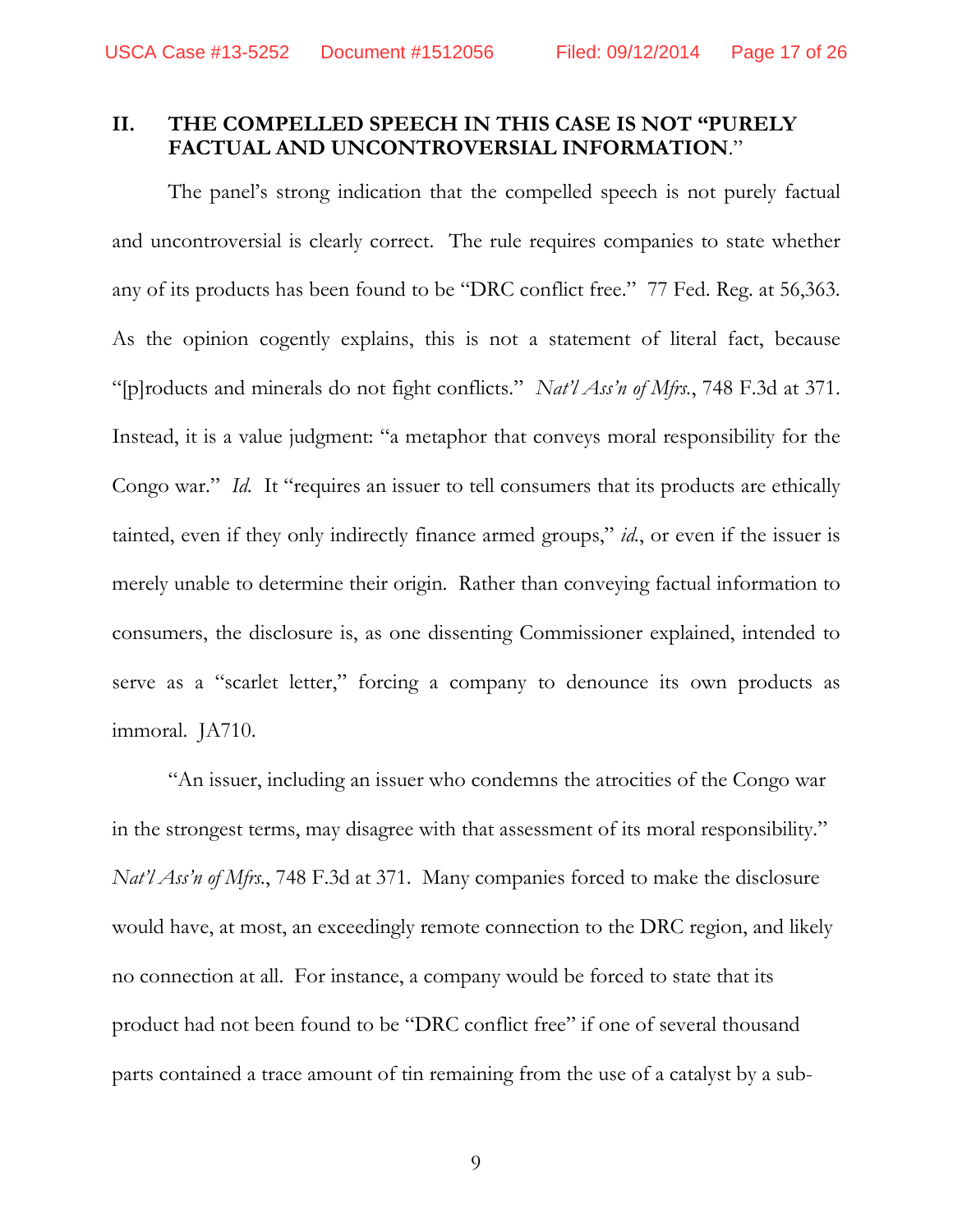supplier during production, even if the company had no advance knowledge the tin would be used and no way to verify its origin. *See id*. at 365-66 (discussing the rule's lack of a *de minimis* exception for issuers that use extremely small amounts of the minerals); 77 Fed. Red. at 56,297 (disclosure is required if the mineral "is contained in any amount, including trace amounts, in the product").

Furthermore, the compelled statement reflects a governmental viewpoint that the mineral trade bears responsibility for causing the DRC conflict. That is not a "purely factual and uncontroversial" matter, *Zauderer*, 471 U.S. at 651, but rather a policy conclusion, with which many experts disagree. *See The Unintended Consequences of Dodd-Frank's Conflict Minerals Provision: Hearing Before the Subcomm. on Monetary Policy & Trade of the H. Comm. on Fin. Servs*., 113 Cong. 8 (2013) (statement of Mvemba Dizolele) ("Proponents of [the conflict minerals provision] built their case on an erroneous premise that claimed that minerals were either the source or at the center of the conflict"); *id.* at 6-7 (statement of David Aronson) ("Advocates for the law disregarded the consensus opinion of Congolese experts," who have concluded that the law "is harming ordinary people, helping entrench militia and war lords, and in no way significantly reducing conflict").

Thus, the compelled statement here could not be further from *American Meat*, where the plaintiff did not challenge the factual nature of the compelled disclosure and "d[id] not suggest anything controversial about the message that its members are required to express." *Am. Meat*, 2014 WL 3732697, at \*8. Indeed, a majority of this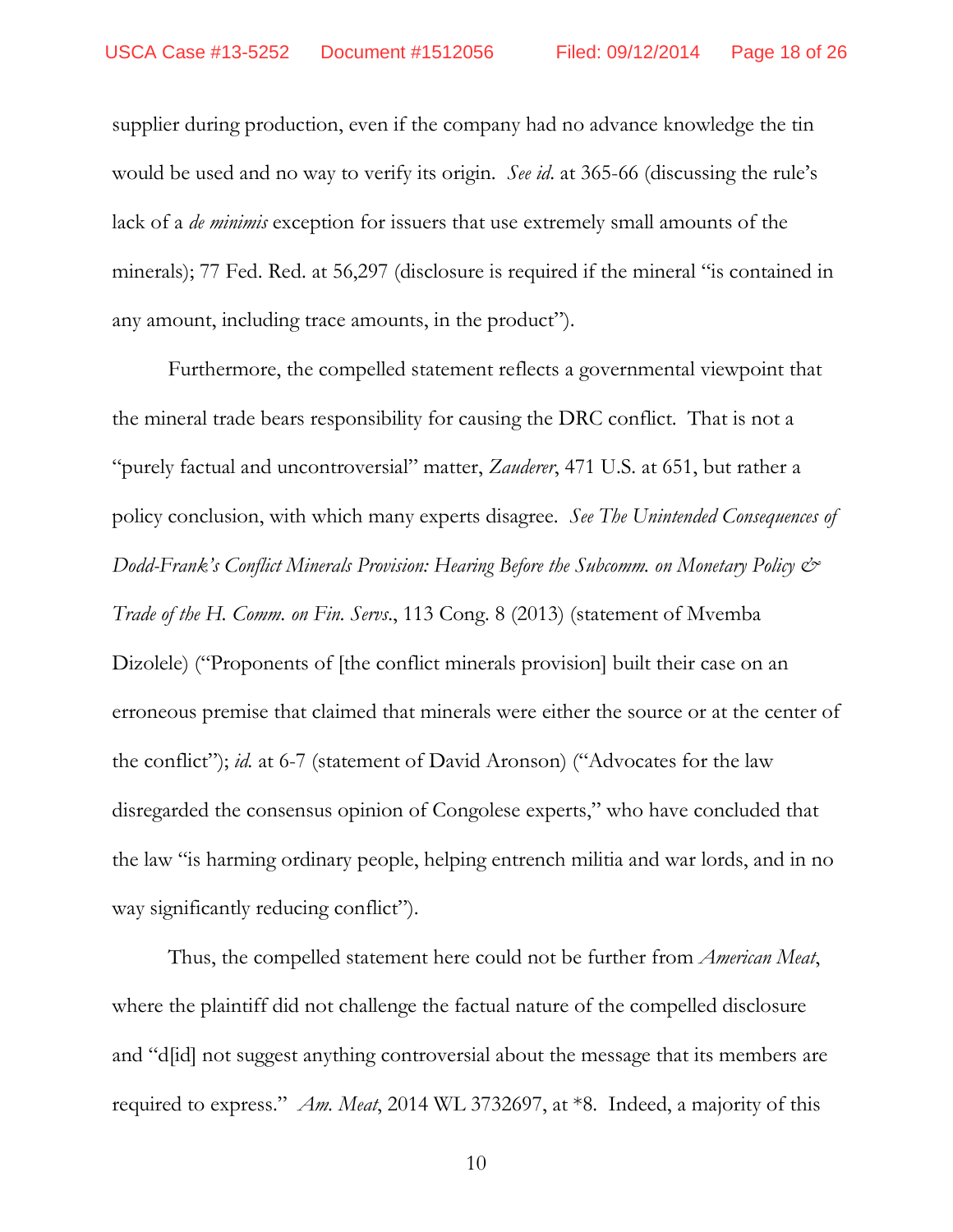Court in *American Meat* explicitly distinguished this case on the ground that the compelled disclosure here could be found to "communicat[e] a message that is controversial." *Id.* (majority opinion); *id.* at \*14-15 & n.2 (Kavanaugh, J., concurring in the judgment). Unlike the country-of-origin labeling at issue in *American Meat*, the mandate here "run[s] afoul of the [Supreme] Court's warning that *Zauderer* does not leave the state 'free to require corporations to carry the messages of third parties, where the messages themselves are biased against or are expressly contrary to the corporation's views."" *Id.* at \*8 (quoting Pac. Gas & Elec. Co. v. Pub. Utils. Comm'n, 475 U.S. 1, 15-16 n.12 (1986) (plurality op.)).

The compelled statement is not "purely factual and uncontroversial" for the additional reason that it is highly misleading, because it obscures the deep uncertainty regarding the origin of the minerals. There are often "ten, twelve, or even more layers of intermediaries between the mines" and the final manufacturer subject to the disclosure requirement. JA432. As a result, the manufacturers subject to the requirement typically do not know the origin of the minerals in their products, and, even following extensive due diligence, are often unable to obtain that information. *See* OECD, *Downstream Implementation of the OECD Due Diligence Guidance for Responsible Supply Chains of Minerals from Conflict Affected and High-Risk Areas* 39-41 (Jan. 2013). Yet the rule requires (after a two-year phase-in period) that companies who are unable to determine the origin of the minerals must report that their products have "not been found to be 'DRC conflict free'" if they have *any* "reason to believe" the minerals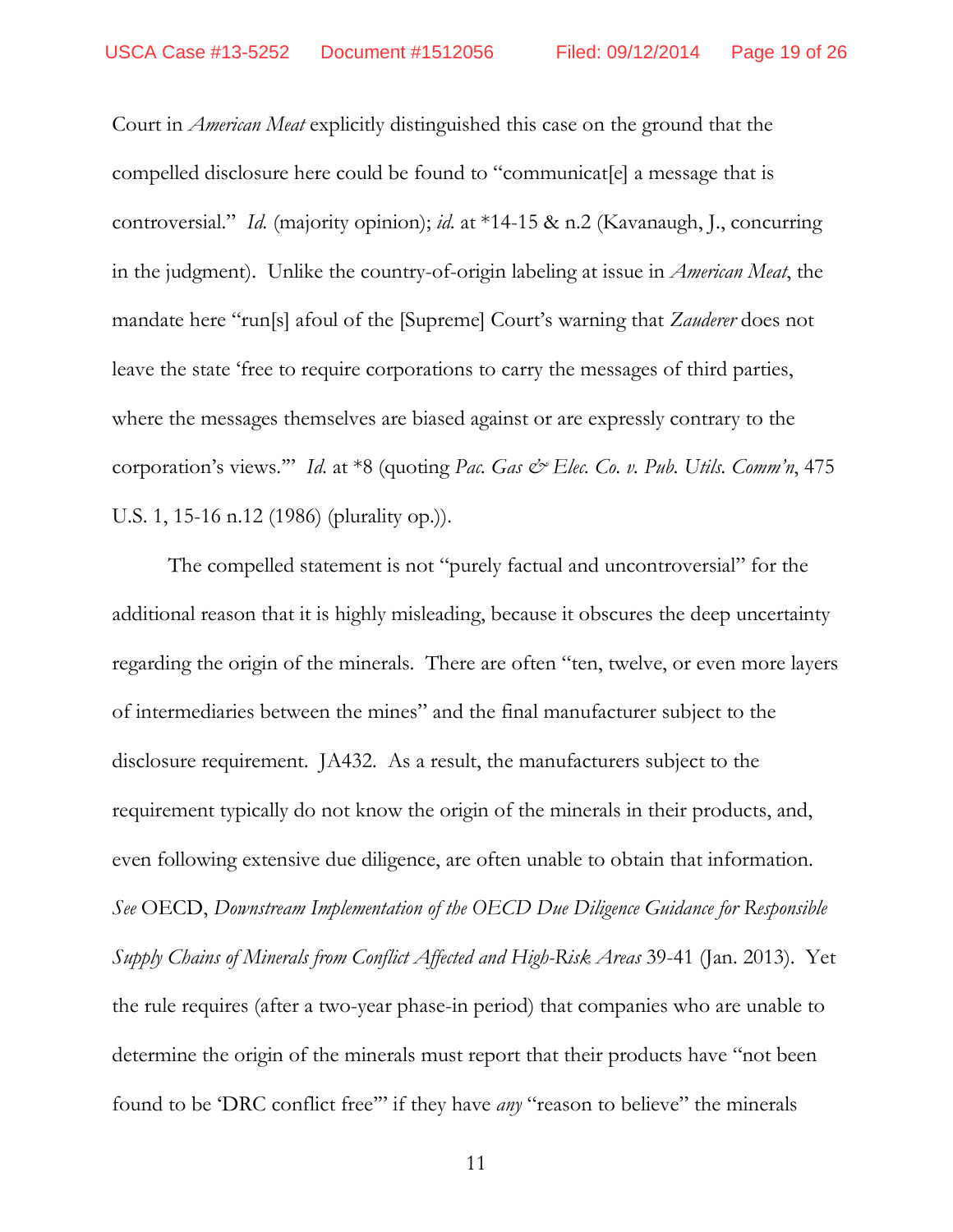"*may* have originated" in the region. 77 Fed. Reg. at 56,363-64 (emphasis added). During this litigation, the SEC explained that companies would be compelled to make this statement if there were even a *five percent chance* that the minerals could have originated in the DRC region. JA840.

Furthermore, even when minerals can be traced to the DRC region, given the complexity and fluidity of the DRC conflict, it is often extremely difficult to determine whether their sale may have funded armed groups "directly or indirectly." Indeed, the State Department and the Commerce Department, after conducting investigations required by the statute, have reported that they are unable to determine which mines, and which mineral processing facilities, may be funding armed groups. *State Dep't Map*, JA680 ("Lack of verifiable data makes it difficult . . . to comprehensively verify the armed groups or other entities that are either present at mines or have access to revenue streams emanating from them."); *Dep't of Commerce Report* at 1 (noting that its list of mineral processing facilities "does not indicate whether a specific facility processes minerals that are used to finance conflict in the Democratic Republic of the Congo or an adjoining country" because "[w]e do not have the ability to distinguish such facilities"). When such fundamental uncertainties and remote possibilities are involved, the compelled statement can hardly be characterized as "purely factual and uncontroversial."

Amnesty contends that "the language 'not been found to be' . . . adequately address[es] this concern." Amnesty Supp. Br. 7. However, stating that a product has

12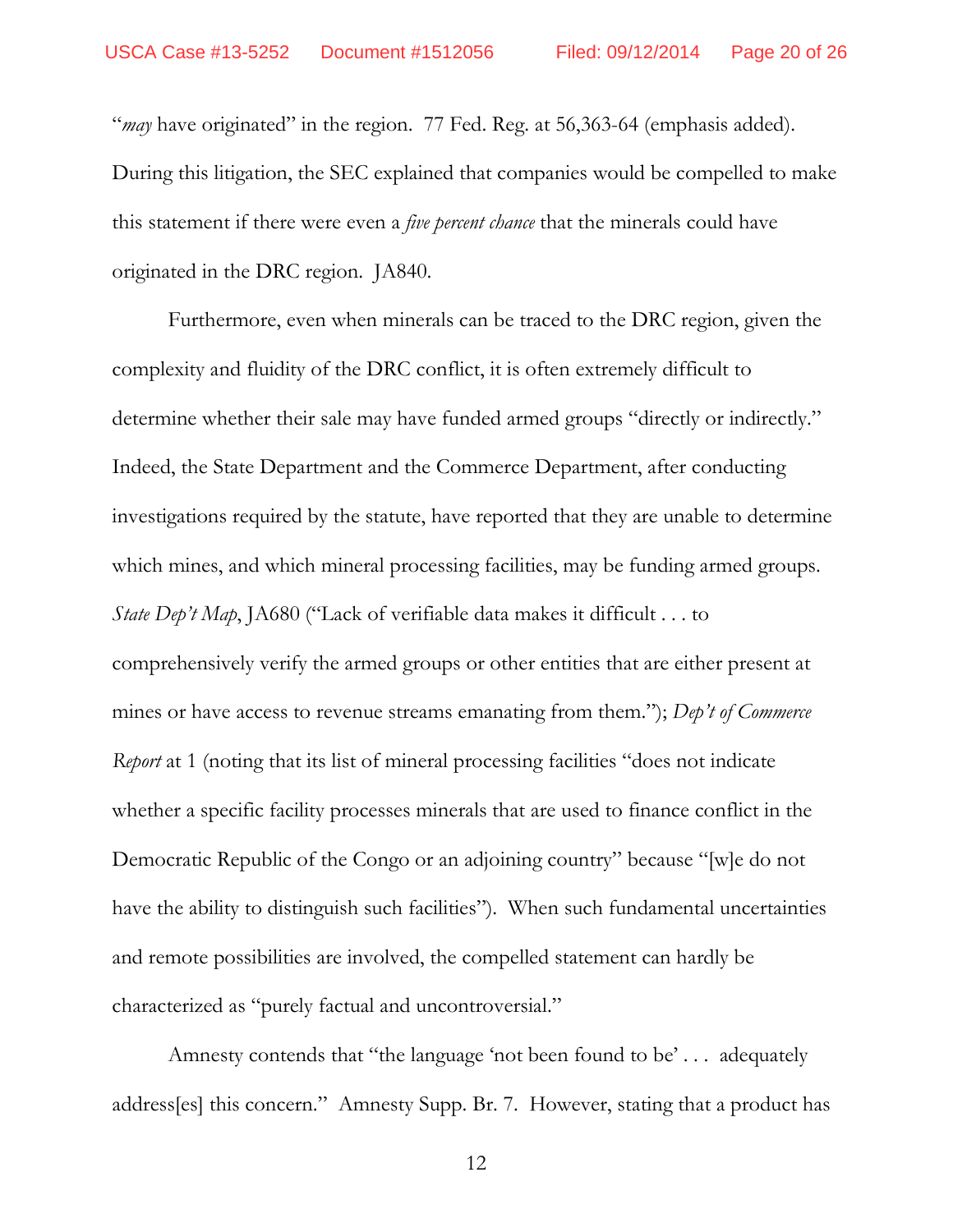"not been found to be 'DRC conflict free'" leaves consumers with the misleading and harmful impression that there is likely to be some substantial connection between the product and the DRC conflict. In fact, there may be a 95% chance that the product has no relation to the DRC whatsoever, and all the minerals it contains were mined in Nevada. JA840. Furthermore, the "not been found to be" language does nothing to change the ideological nature of the "conflict free" characterization, which "compel[s] an issuer to confess blood on its hands." *Nat'l Ass'n of Mfrs.*, 748 F.3d at 371. The unmistakable connotation of the compelled statement is that the issuer is immoral because it has not found its products to be free of the DRC conflict and has not done enough to avoid responsibility for the conflict.

Amnesty further contends that the compelled statement is purely factual and uncontroversial because it is "based on an objective definition set forth" in the statute. Amnesty Supp. Br. 6. But the statute defines "DRC conflict free" as "products that do not contain minerals that directly or indirectly finance or benefit armed groups in the Democratic Republic of the Congo or an adjoining country," and further defines "armed group" as a group "that is identified as perpetrators of serious human rights abuses" in an annual Department of State report. 15 U.S.C. § 78m(p)(1)(A)(ii); § 1502(e)(3), Pub. L. No. 111-203, 124 Stat. 1376, 2217 (2010). This definition cannot make the "not DRC conflict free" label purely factual and uncontroversial because the definition itself is not purely factual and uncontroversial. Instead, it is pregnant with political and ideological conclusions and connotations,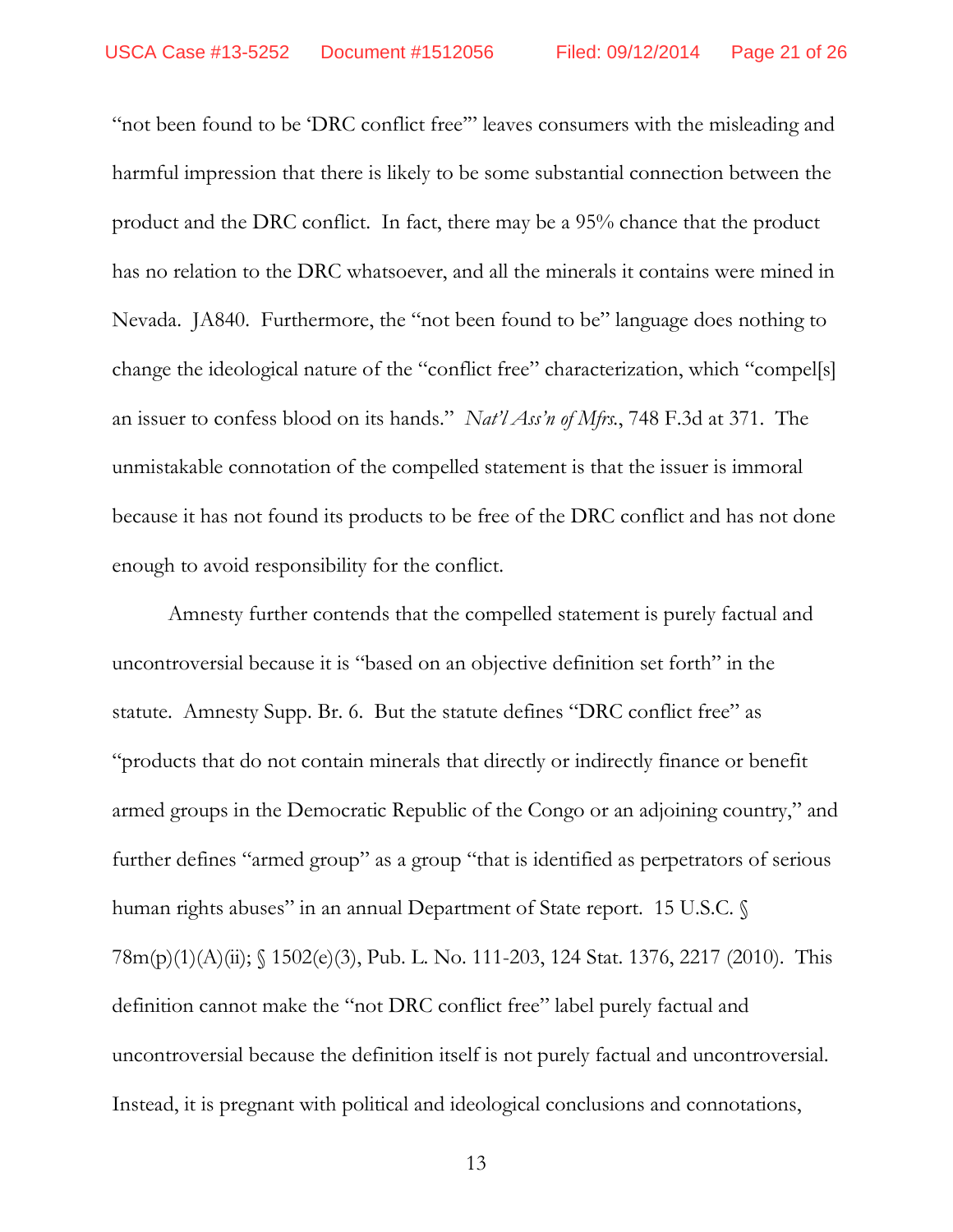such as which groups are responsible for "serious human rights abuses," and what it means to "indirectly finance or benefit" a group.

Furthermore, even if the definition were objective, the government cannot force a company to apply a loaded ideological label merely by giving that label an "objective" definition. If the standard were otherwise, companies could be forced, for instance, to state whether their products (or family-planning clinics) have not been found to be "socially conscious," or to support "family values," as long as those phrases were defined by a statute in seemingly "factual" terms. Such compelled disclosures, even if claimed to be "factual," would operate as a shaming mechanism, forcing companies to denounce—through unmistakable connotation—their own products or organizations as ethically tainted.

It is also no answer to the First Amendment challenge to say that a private party is simply being compelled to convey the government's position; indeed, that is the heart of the First Amendment harm. *See Wooley v. Maynard*, 430 U.S. 705, 714 (1977); *Pac. Gas*, 475 U.S. at 15 n.12 (plurality op.). Although *Zauderer* found heightened scrutiny unnecessary because the State had "attempted only to prescribe what shall be orthodox in commercial advertising," without a strict application of Zauderer's "purely factual and uncontroversial" requirement, compelled commercial speech may instead become a mechanism for the government to "prescribe what shall be orthodox in politics, nationalism, religion, or other matters of opinion or force

14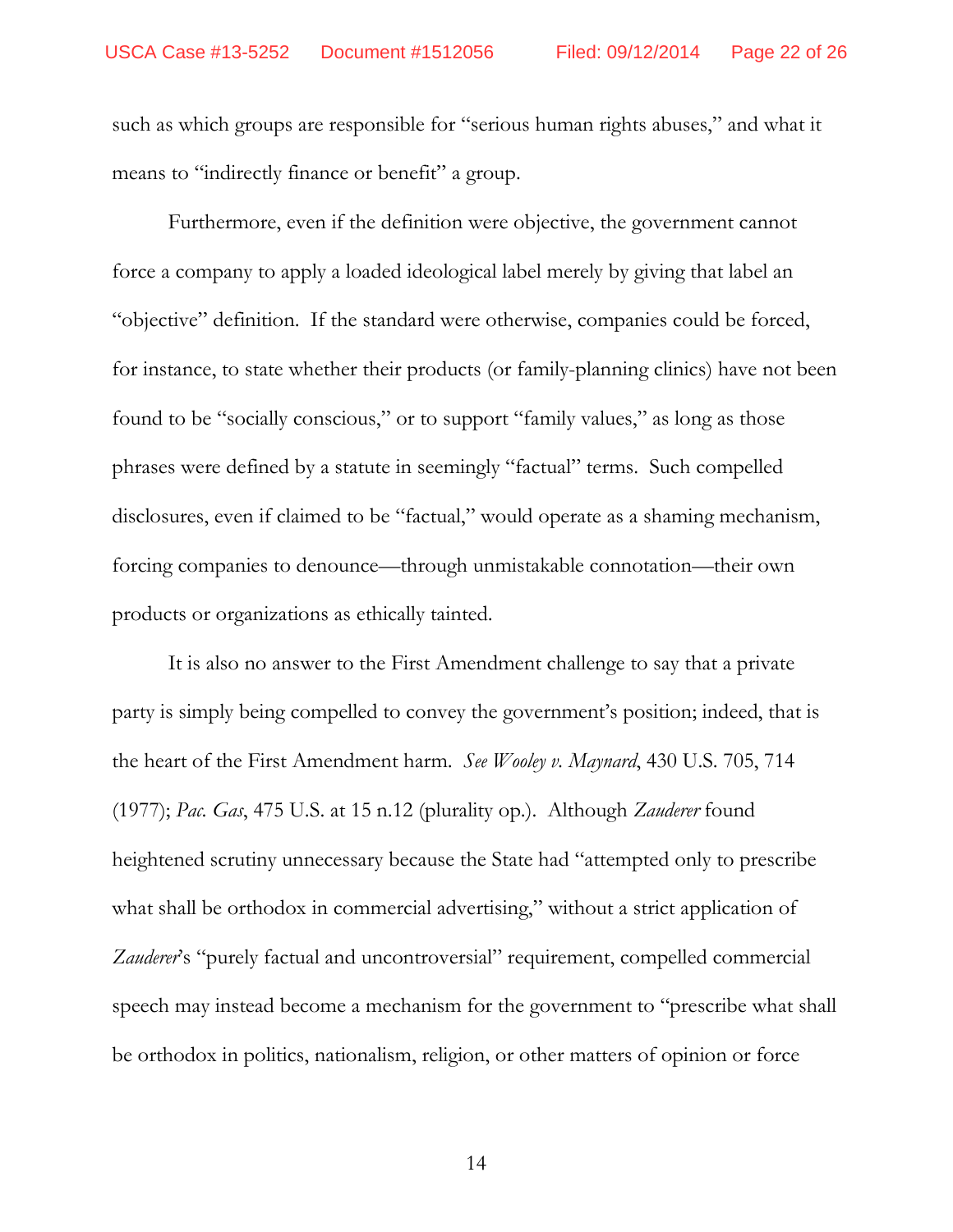citizens to confess by word or act their faith therein." *Zauderer*, 471 U.S. at 651 (quoting *W. Va. State Bd. of Educ. v. Barnette*, 319 U.S. 624, 642 (1943)).

Nothing in the First Amendment, of course, prevents the government from taking positions on social and moral issues and disseminating those views to the public. *Johanns v. Livestock Mktg. Ass'n*, 544 U.S. 550, 553 (2005). Indeed, the panel here noted that the government is free to do precisely that, by compiling and disseminating its own list of products that it believes bear responsibility for the DRC conflict. *Nat'l Ass'n of Mfrs.*, 748 F.3d at 372-73. But it is repugnant to the First Amendment for the government to force private companies to bear a scarlet letter denouncing their own products. *Pac. Gas*, 475 U.S. at 9.

## **CONCLUSION**

For the foregoing reasons, the petitions for rehearing en banc should be denied.

Dated: September 12, 2014 Respectfully submitted,

/s/ Peter D. Keisler Peter D. Keisler *Counsel of Record* Jonathan F. Cohn Erika L. Maley Sidley Austin LLP 1501 K St., NW Washington, DC 20005 202.736.8027 *Counsel for Appellants the National Association of Manufacturers, the Chamber of Commerce of the United States of America, and Business Roundtable*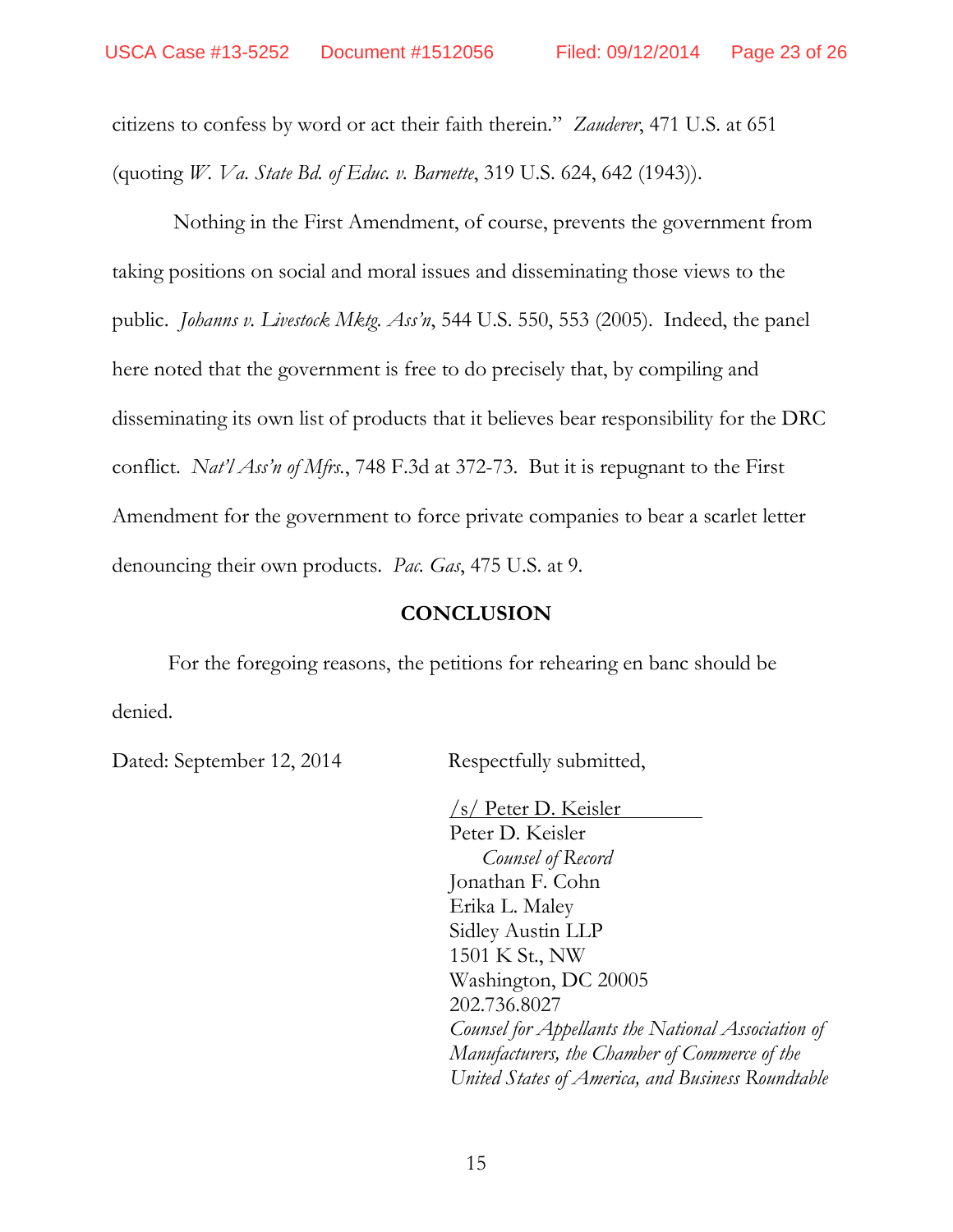USCA Case #13-5252 Document #1512056 Filed: 09/12/2014 Page 24 of 26

*Of Counsel*: Rachel L. Brand Steven P. Lehotsky U.S. Chamber Litigation Center, Inc. 1615 H St., NW Washington, DC 20062 202.463.5337 *Counsel for Appellant the Chamber of Commerce of the United States of America*

*Of Counsel*: Linda Kelly Quentin Riegel National Association of Manufacturers 733 10th St., NW Suite 700 Washington, DC 20001 202.637.3000 *Counsel for Appellant the National Association of Manufacturers*

*Of Counsel*: Maria Ghazal Business Roundtable 300 New Jersey Ave., NW Suite 800 Washington, DC 20001 202.496.3268 *Counsel for Appellant Business Roundtable*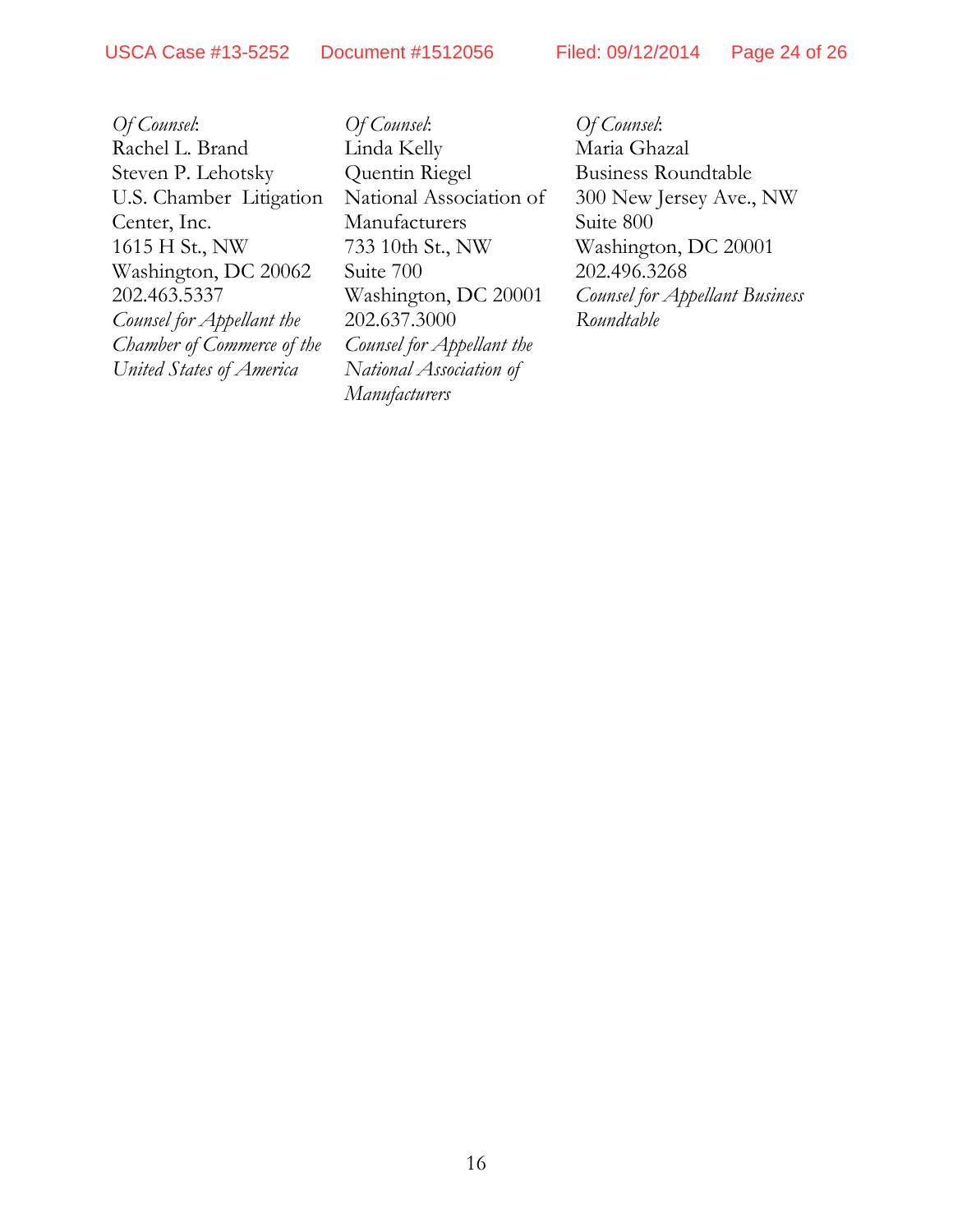# **CERTIFICATE OF COMPLIANCE**

In accordance with Circuit Rule 32(a) and Rule 32(a)(7) of the Federal Rules of Appellate Procedure, the undersigned certifies that the accompanying brief has been prepared using 14-point Garamond Roman typeface, and is double-spaced (except for headings and footnotes).

The undersigned further certifies that the brief is proportionally spaced and does not exceed 15 pages, exclusive of the certificate as to parties, rulings, and related cases, Rule 26.1 disclosure statement, table of contents, table of authorities, glossary, signature lines, and certificates of service and compliance.

> /s/ Peter D. Keisler Peter D. Keisler